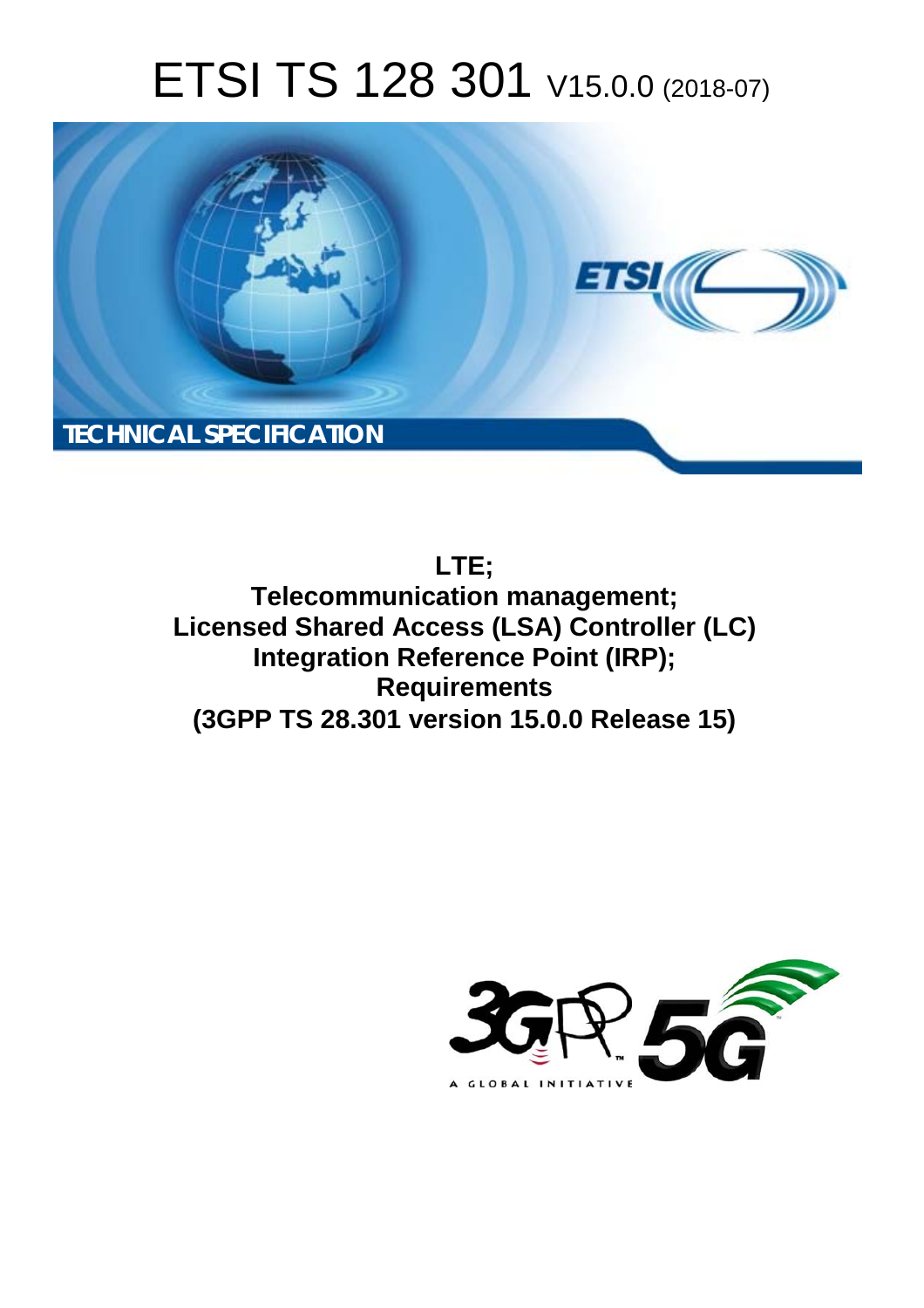Reference RTS/TSGS-0528301vf00

Keywords

LTE

#### *ETSI*

#### 650 Route des Lucioles F-06921 Sophia Antipolis Cedex - FRANCE

Tel.: +33 4 92 94 42 00 Fax: +33 4 93 65 47 16

Siret N° 348 623 562 00017 - NAF 742 C Association à but non lucratif enregistrée à la Sous-Préfecture de Grasse (06) N° 7803/88

#### *Important notice*

The present document can be downloaded from: <http://www.etsi.org/standards-search>

The present document may be made available in electronic versions and/or in print. The content of any electronic and/or print versions of the present document shall not be modified without the prior written authorization of ETSI. In case of any existing or perceived difference in contents between such versions and/or in print, the only prevailing document is the print of the Portable Document Format (PDF) version kept on a specific network drive within ETSI Secretariat.

Users of the present document should be aware that the document may be subject to revision or change of status. Information on the current status of this and other ETSI documents is available at <https://portal.etsi.org/TB/ETSIDeliverableStatus.aspx>

If you find errors in the present document, please send your comment to one of the following services: <https://portal.etsi.org/People/CommiteeSupportStaff.aspx>

#### *Copyright Notification*

No part may be reproduced or utilized in any form or by any means, electronic or mechanical, including photocopying and microfilm except as authorized by written permission of ETSI. The content of the PDF version shall not be modified without the written authorization of ETSI. The copyright and the foregoing restriction extend to reproduction in all media.

> © ETSI 2018. All rights reserved.

**DECT**TM, **PLUGTESTS**TM, **UMTS**TM and the ETSI logo are trademarks of ETSI registered for the benefit of its Members. **3GPP**TM and **LTE**TM are trademarks of ETSI registered for the benefit of its Members and of the 3GPP Organizational Partners. **oneM2M** logo is protected for the benefit of its Members.

**GSM**® and the GSM logo are trademarks registered and owned by the GSM Association.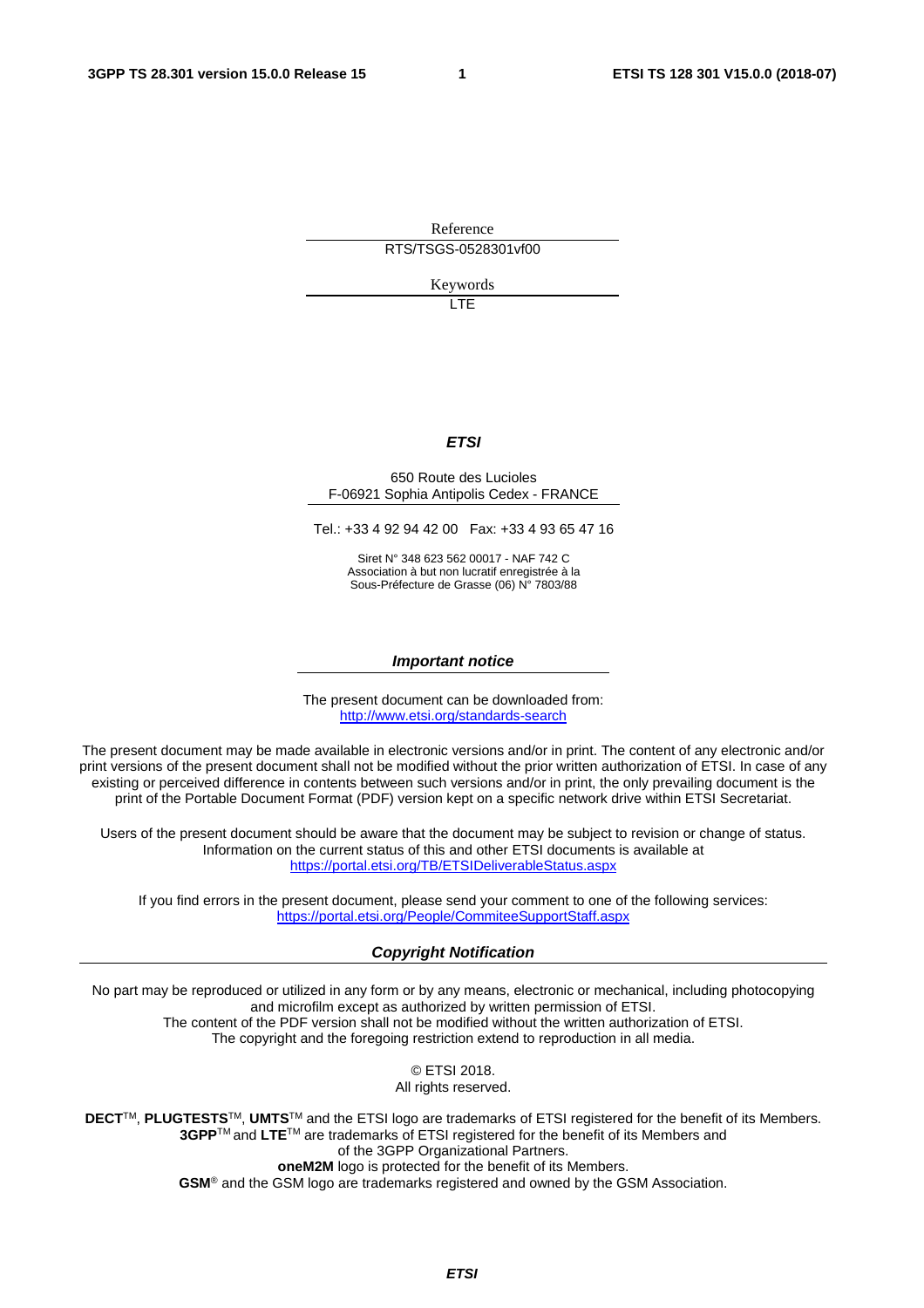### Intellectual Property Rights

#### Essential patents

IPRs essential or potentially essential to normative deliverables may have been declared to ETSI. The information pertaining to these essential IPRs, if any, is publicly available for **ETSI members and non-members**, and can be found in ETSI SR 000 314: *"Intellectual Property Rights (IPRs); Essential, or potentially Essential, IPRs notified to ETSI in respect of ETSI standards"*, which is available from the ETSI Secretariat. Latest updates are available on the ETSI Web server ([https://ipr.etsi.org/\)](https://ipr.etsi.org/).

Pursuant to the ETSI IPR Policy, no investigation, including IPR searches, has been carried out by ETSI. No guarantee can be given as to the existence of other IPRs not referenced in ETSI SR 000 314 (or the updates on the ETSI Web server) which are, or may be, or may become, essential to the present document.

#### **Trademarks**

The present document may include trademarks and/or tradenames which are asserted and/or registered by their owners. ETSI claims no ownership of these except for any which are indicated as being the property of ETSI, and conveys no right to use or reproduce any trademark and/or tradename. Mention of those trademarks in the present document does not constitute an endorsement by ETSI of products, services or organizations associated with those trademarks.

### Foreword

This Technical Specification (TS) has been produced by ETSI 3rd Generation Partnership Project (3GPP).

The present document may refer to technical specifications or reports using their 3GPP identities, UMTS identities or GSM identities. These should be interpreted as being references to the corresponding ETSI deliverables.

The cross reference between GSM, UMTS, 3GPP and ETSI identities can be found under [http://webapp.etsi.org/key/queryform.asp.](http://webapp.etsi.org/key/queryform.asp)

### Modal verbs terminology

In the present document "**shall**", "**shall not**", "**should**", "**should not**", "**may**", "**need not**", "**will**", "**will not**", "**can**" and "**cannot**" are to be interpreted as described in clause 3.2 of the [ETSI Drafting Rules](https://portal.etsi.org/Services/editHelp!/Howtostart/ETSIDraftingRules.aspx) (Verbal forms for the expression of provisions).

"**must**" and "**must not**" are **NOT** allowed in ETSI deliverables except when used in direct citation.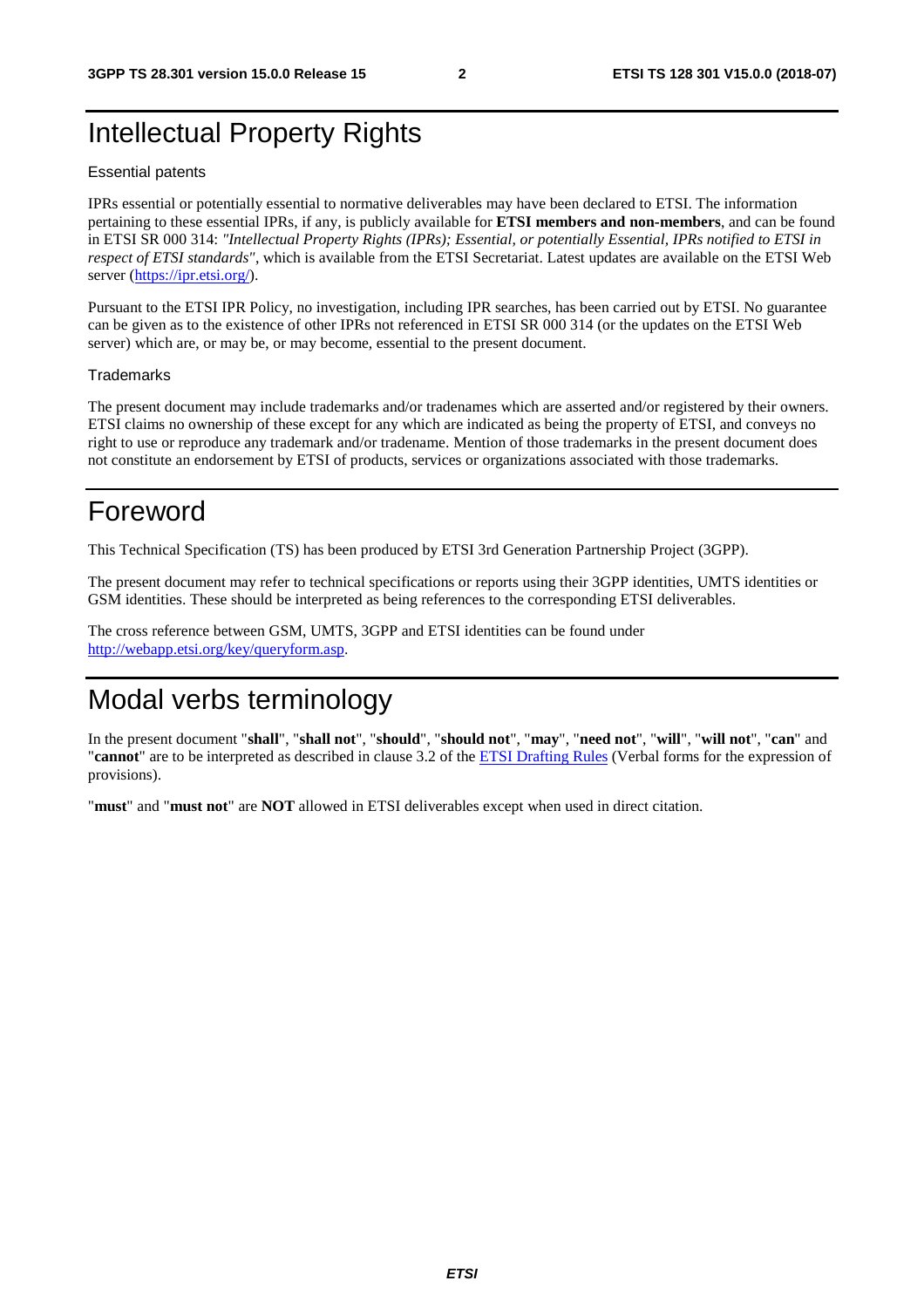$\mathbf{3}$ 

# Contents

| 1                  |                        |  |  |
|--------------------|------------------------|--|--|
| 2                  |                        |  |  |
| 3                  |                        |  |  |
| 3.1                |                        |  |  |
| 3.2                |                        |  |  |
| 4                  |                        |  |  |
| 4.1                |                        |  |  |
| 4.2                |                        |  |  |
| 4.3                |                        |  |  |
| 5                  |                        |  |  |
| 5.1                |                        |  |  |
| 5.1.1              |                        |  |  |
| 5.1.2              |                        |  |  |
| 5.2                |                        |  |  |
| 5.3                |                        |  |  |
| 5.4                |                        |  |  |
| 5.4.1              |                        |  |  |
| 5.4.1.1            |                        |  |  |
| 5.4.2              |                        |  |  |
| 5.4.2.1            |                        |  |  |
| 6                  |                        |  |  |
| 6.1                |                        |  |  |
| 6.1.1              |                        |  |  |
| 6.1.2              |                        |  |  |
| 6.2                |                        |  |  |
| 6.3                |                        |  |  |
| 6.4                |                        |  |  |
| 6.4.1              |                        |  |  |
| 6.4.1.1            |                        |  |  |
| 6.4.1.2            |                        |  |  |
| 6.4.1.3<br>6.4.1.4 |                        |  |  |
| 6.4.1.5            |                        |  |  |
| 6.4.1.6            |                        |  |  |
| 6.4.2              |                        |  |  |
| 6.4.2.1            |                        |  |  |
| 6.4.2.2            |                        |  |  |
| 6.4.2.3            |                        |  |  |
| 6.4.2.4            |                        |  |  |
| 6.4.2.5            |                        |  |  |
| 6.4.2.6            |                        |  |  |
| 6.4.2.7            |                        |  |  |
| 6.4.2.8            |                        |  |  |
|                    | Annex A (informative): |  |  |
|                    |                        |  |  |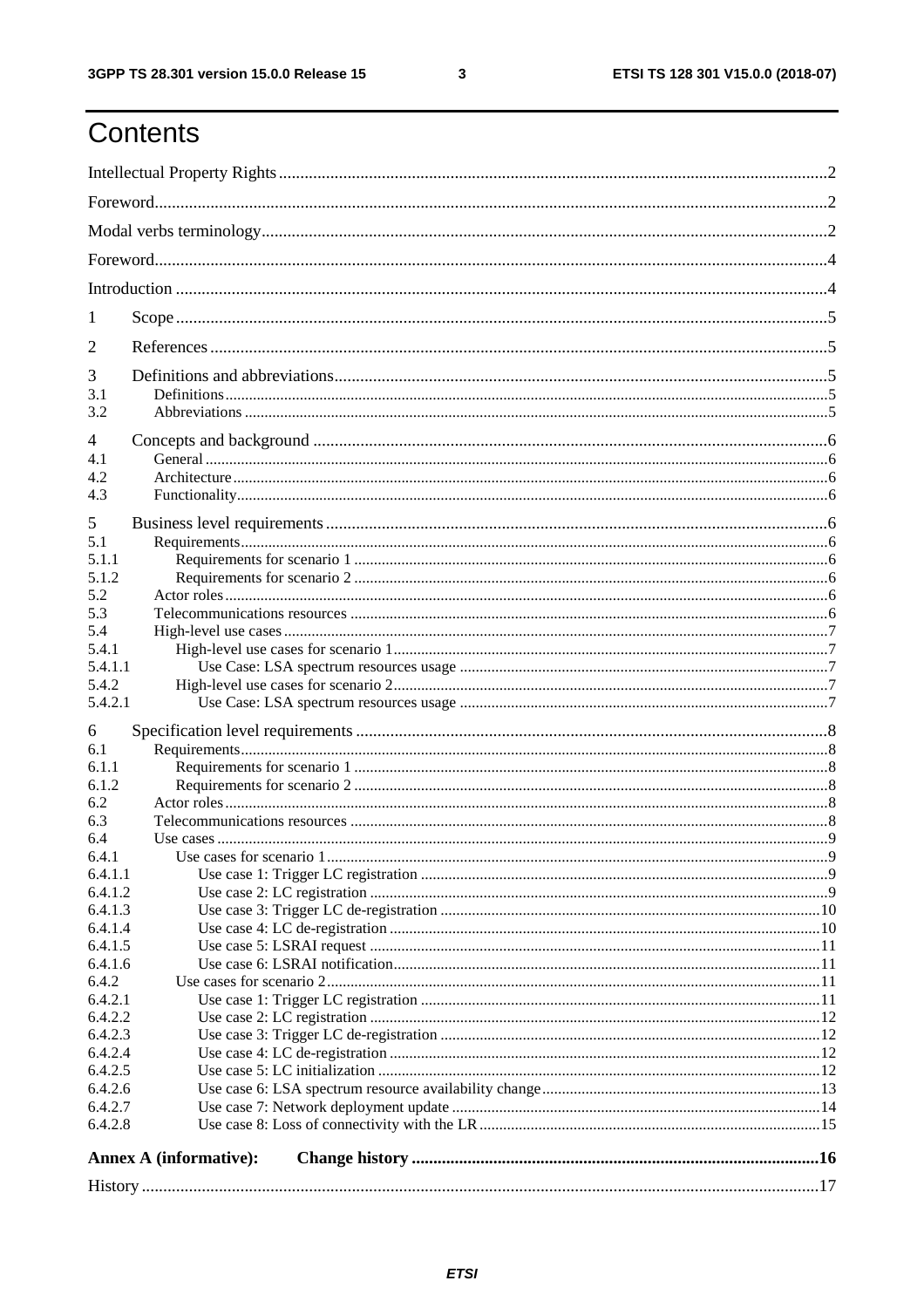### Foreword

This Technical Specification has been produced by the 3rd Generation Partnership Project (3GPP).

The contents of the present document are subject to continuing work within the TSG and may change following formal TSG approval. Should the TSG modify the contents of the present document, it will be re-released by the TSG with an identifying change of release date and an increase in version number as follows:

Version x.y.z

where:

- x the first digit:
	- 1 presented to TSG for information;
	- 2 presented to TSG for approval;
	- 3 or greater indicates TSG approved document under change control.
- y the second digit is incremented for all changes of substance, i.e. technical enhancements, corrections, updates, etc.
- z the third digit is incremented when editorial only changes have been incorporated in the document.

#### Introduction

The present document is part of a TS-family covering the 3rd Generation Partnership Project; Technical Specification Group Services and System Aspects; Telecommunication management; as identified below:

#### **28.301 LSA Controller (LC) Integration Reference Point (IRP); Requirements**

- 28.302 LSA Controller (LC) Integration Reference Point (IRP); Information Service (IS)
- 28.303 LSA Controller (LC) Integration Reference Point (IRP); Solution Set (SS) definitions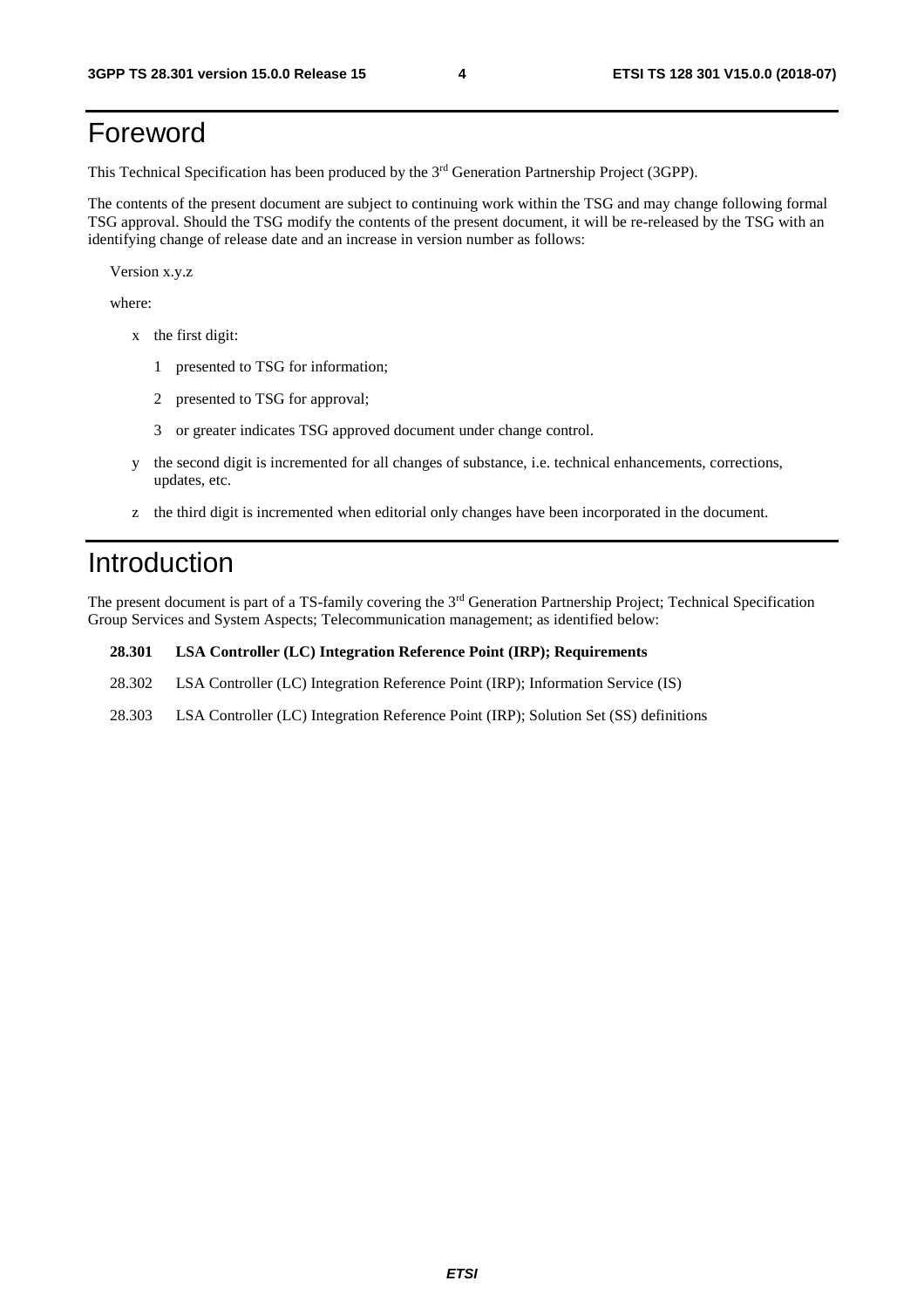#### 1 Scope

The present document specifies the requirements of the Licensed Shared Access (LSA) Controller (LC) Integration Reference Point (IRP). This IRP allows the NM to interact with the LC. This interaction with the LC enables the NM to configure NEs utilizing LSA spectrum resources.

The following two deployment scenarios are supported:

- one scenario in which the LC communicates LSA spectrum resource availability information to the NM, and
- one scenario in which the LC determines and communicates to the NM constraints on parameters of cells liable to use LSA spectrum resources.

### 2 References

The following documents contain provisions which, through reference in this text, constitute provisions of the present document.

- References are either specific (identified by date of publication, edition number, version number, etc.) or non-specific.
- For a specific reference, subsequent revisions do not apply.
- For a non-specific reference, the latest version applies. In the case of a reference to a 3GPP document (including a GSM document), a non-specific reference implicitly refers to the latest version of that document *in the same Release as the present document*.
- [1] 3GPP TR 21.905: "Vocabulary for 3GPP Specifications".
- [2] 3GPP TS 32.101: "Telecommunication management; Principles and high level requirements".
- [3] ETSI TS 103 235 (V1.1.1): "Reconfigurable Radio Systems (RRS); system architecture and high level procedures for operation of Licensed Shared Access (LSA) in the 2300 MHz-2400 MHz band".
- [4] ETSI TS 103 379 (V1.1.1): "Reconfigurable Radio Systems (RRS); Information elements and protocols for the interface between LSA Controller (LC) and LSA Repository (LR) for operation of Licensed Shared Access (LSA) in the 2 300 MHz - 2 400 MHz band".
- [5] ETSI TS 103 154 (V1.1.1): "Reconfigurable Radio Systems (RRS); System requirements for operation of Mobile Broadband Systems in the 2 300 MHz - 2 400 MHz band under Licensed Shared Access (LSA)".
- [6] ETSI TR 103 113 (V1.1.1): "Electromagnetic compatibility and Radio spectrum Matters (ERM); System Reference document (SRdoc); Mobile broadband services in the 2 300 MHz - 2 400 MHz frequency band under Licensed Shared Access regime".

### 3 Definitions and abbreviations

#### 3.1 Definitions

For the purposes of the present document, the terms and definitions given in TR 21.905 [1] and the following apply. A term defined in the present document takes precedence over the definition of the same term, if any, in TR 21.905 [1].

#### 3.2 Abbreviations

For the purposes of the present document, the abbreviations given in TR 21.905 [1] and the following apply. An abbreviation defined in the present document takes precedence over the definition of the same abbreviation, if any, in TR 21.905 [1].

CEPT Conference of Postal and Telecommunications Administrations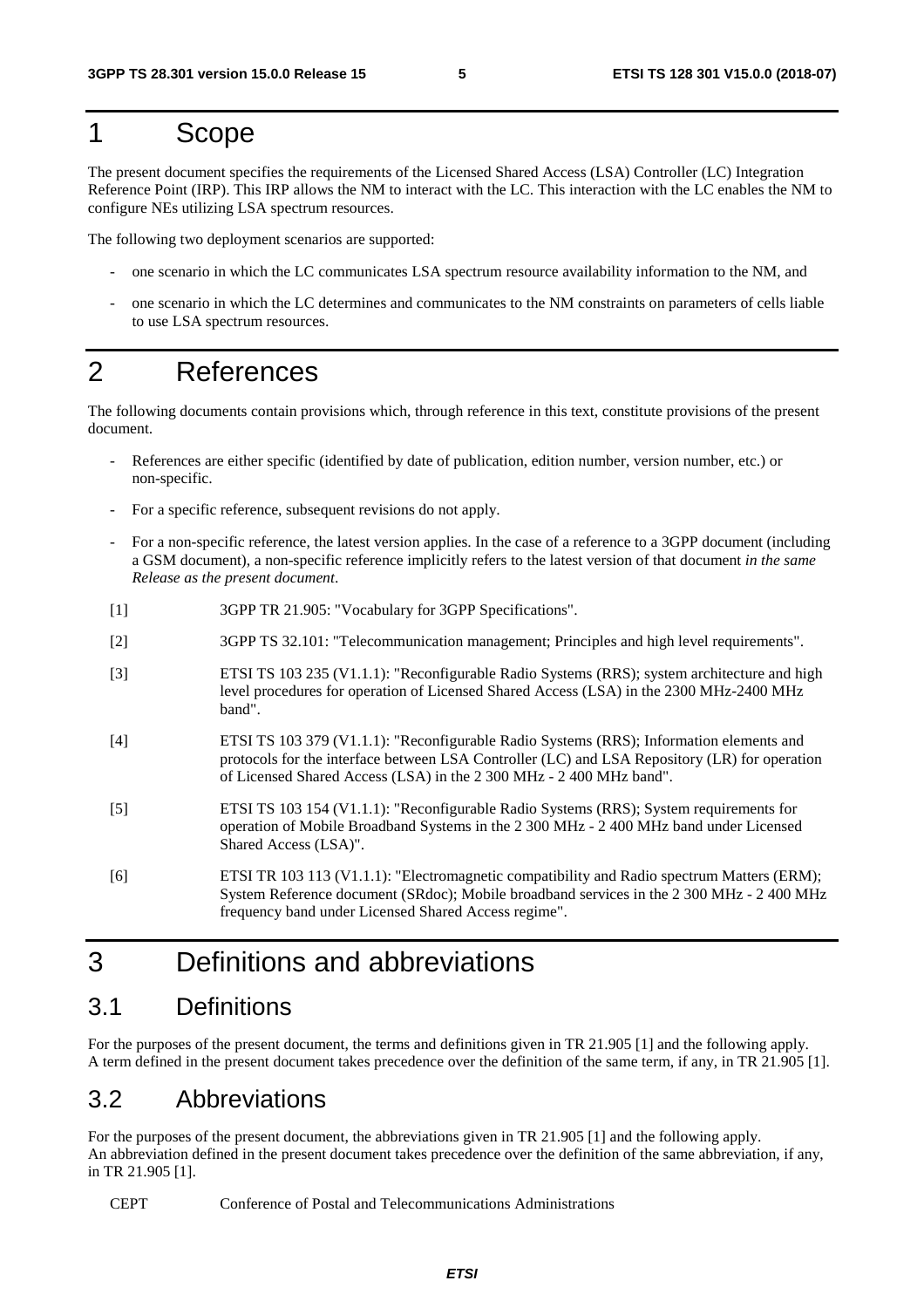| LC           | LSA Controller                                        |
|--------------|-------------------------------------------------------|
| LR           | <b>LSA</b> Repository                                 |
| LSA          | Licensed Shared Access                                |
| <b>LSRAI</b> | <b>LSA Spectrum Resource Availability Information</b> |
| NE.          | Network Element                                       |
| <b>NM</b>    | Network Manager                                       |
| <b>NMLS</b>  | Network Management Layer Service                      |
|              |                                                       |

### 4 Concepts and background

#### 4.1 General

ETSI TS 103 235 [3], ETSI TS 103 379 [4], ETSI TS 103 154 [5] and ETSI TR 103 113 [6] describe a system architecture for operation of mobile broadband services in the 2 300 MHz - 2 400 MHz band under Licensed Shared Access (LSA), aimed at enabling access for mobile/fixed communication networks (MFCNs) in those CEPT countries where access to the band is foreseen but cannot be provided without restrictions due to incumbent usage.

This specification series describes the interface between the NM and LC.

#### 4.2 Architecture

The LC is a kind of NMLS (see TS 32.101 [2]). The interface between the NM and LC is a Type 7 interface.

#### 4.3 Functionality

Two deployment scenarios are considered and different functionality is specified for the interface between the LC and NM.

**Deployment scenario 1:** In this scenario the LC is a relay for the LSRAI received from the LR. The LC forwards it to the NM.

**Deployment scenario 2:** In this scenario the LSRAI is not forwarded to the NM. The LC computes radio configuration constraints based on the LSRAI received from the LR and radio planning parameters received from the NM. These radio configuration constraints are sent to the NM.

### 5 Business level requirements

#### 5.1 Requirements

#### 5.1.1 Requirements for scenario 1

**REQ-LC-IRP-SC1-CON-001:** The LSA licensee shall be able to use LSA spectrum resources.

#### 5.1.2 Requirements for scenario 2

**REQ-LC-IRP-SC2-CON-001:** The LSA licensee shall be able to use LSA spectrum resources.

#### 5.2 Actor roles

See detailed description of actor roles in clause 5.4.

#### 5.3 Telecommunications resources

See detailed description of telecommunication resources in clause 5.4.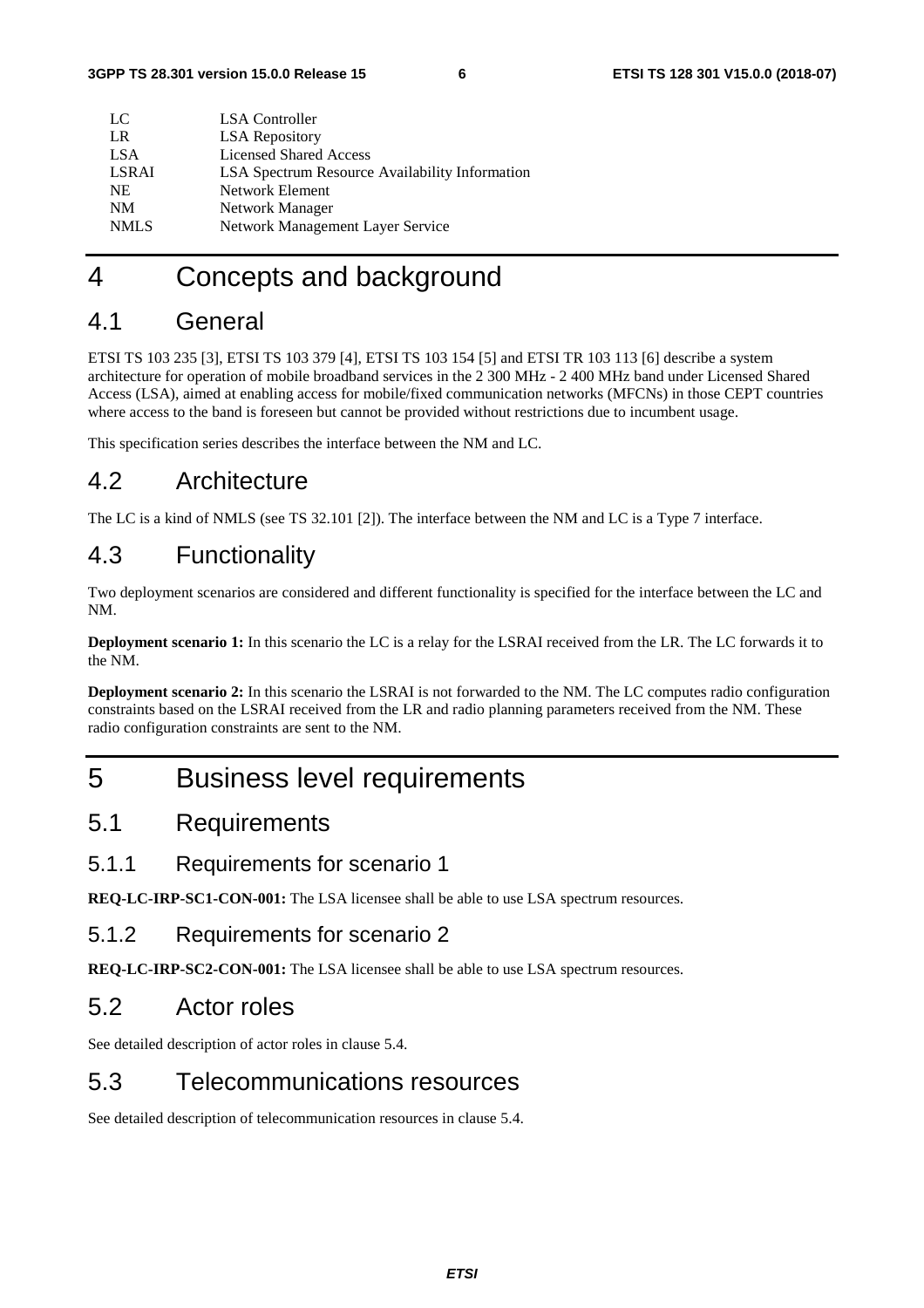#### 5.4 High-level use cases

#### 5.4.1 High-level use cases for scenario 1

#### 5.4.1.1 Use Case: LSA spectrum resources usage

| Use case stage                     | <b>Evolution/Specification</b>                                                                                                                                                                           | < <uses>&gt;<br/><b>Related</b></uses> |
|------------------------------------|----------------------------------------------------------------------------------------------------------------------------------------------------------------------------------------------------------|----------------------------------------|
| Goal                               | The goal is to enable usage of LSA spectrum resources by the LSA licensee.                                                                                                                               | <b>use</b>                             |
| <b>Actors and</b><br><b>Roles</b>  | MFCN, NM, LC, LR                                                                                                                                                                                         |                                        |
| <b>Telecom</b><br><b>resources</b> | MFCN, NM, LC, LR                                                                                                                                                                                         |                                        |
| <b>Assumptions</b>                 | Connectivity between NM and LC<br>Connectivity between LR and LC                                                                                                                                         |                                        |
| <b>Pre-conditions</b>              | LSA spectrum resources are available. The LR, LC and MFCN are set up and running.                                                                                                                        |                                        |
| Begins when                        | The LC registers with the LR                                                                                                                                                                             |                                        |
| Step 1 (M)                         | The LC receives LSRAI from the LR and forwards this information to the NM.                                                                                                                               |                                        |
| Step 2 (M)                         | The NM informs the LC that necessary configuration changes in the MFCN have been<br>applied. The LC forwards this information to the LR                                                                  |                                        |
| Step 3 (M)                         | The LC receives LSRAI updates and forwards these to the NM. When the necessary<br>configuration changes have been applied in the MFCN the LC is notified. The LC<br>forwards this information to the LR. |                                        |
| <b>Ends when</b>                   | The LC deregisters from the LR, and forwards this information to the NM.                                                                                                                                 |                                        |
| <b>Exceptions</b>                  |                                                                                                                                                                                                          |                                        |
| Post-                              | The LC is deregistered from the LR, and LSA spectrum resources cannot be used any                                                                                                                        |                                        |
| Iconditions                        | more by the LSA licensee.                                                                                                                                                                                |                                        |
| Traceability                       | REQ-LC-IRP-CON-001                                                                                                                                                                                       |                                        |

#### 5.4.2 High-level use cases for scenario 2

#### 5.4.2.1 Use Case: LSA spectrum resources usage

| Use case stage                    | <b>Evolution/Specification</b>                                                                                                                          | < <uses>&gt;<br/><b>Related</b><br/>use</uses> |
|-----------------------------------|---------------------------------------------------------------------------------------------------------------------------------------------------------|------------------------------------------------|
| Goal                              | The mobile network uses LSA spectrum resources within the constraints provided by<br>the LC.                                                            |                                                |
| <b>Actors and</b><br><b>Roles</b> | The LC providing constraints on parameters of cells operating on LSA frequencies to<br>the NM<br>The NM providing ranges for cells parameters to the LC |                                                |
| <b>Telecom</b><br>resources       | NM, LC                                                                                                                                                  |                                                |
| <b>Assumptions</b>                | Connectivity between NM and LC is established.<br>Connectivity between LR and LC is established.                                                        |                                                |
| <b>Preconditions</b>              | LSA spectrum resources are available.<br>The LR, LC and MFCN are set up and running.                                                                    |                                                |
| <b>Begins when</b>                | The LC receives information on LSA spectrum resource usage by incumbents from the<br>LR.                                                                |                                                |
| Step 1 (M)                        | The LC requests to the NM the cell parameters range suitable for the mobile network.                                                                    |                                                |
| Step 2 (M)                        | The LC determines the constraints on the mobile network that need to be fulfilled<br>taking into account the ranges provided by the NM.                 |                                                |
| Step 3 (M)                        | The LC provides the NM with the constraints on the mobile network.                                                                                      |                                                |
| Step 4 (M)                        | The NM applies the constraints and confirms to the LC when constraints are fulfilled.                                                                   |                                                |
| <b>Ends when</b>                  | The LC has received a confirmation from the mobile network that the constraints are<br>fulfilled.                                                       |                                                |
| Traceability                      | REQ-LC-IRP-CON-001                                                                                                                                      |                                                |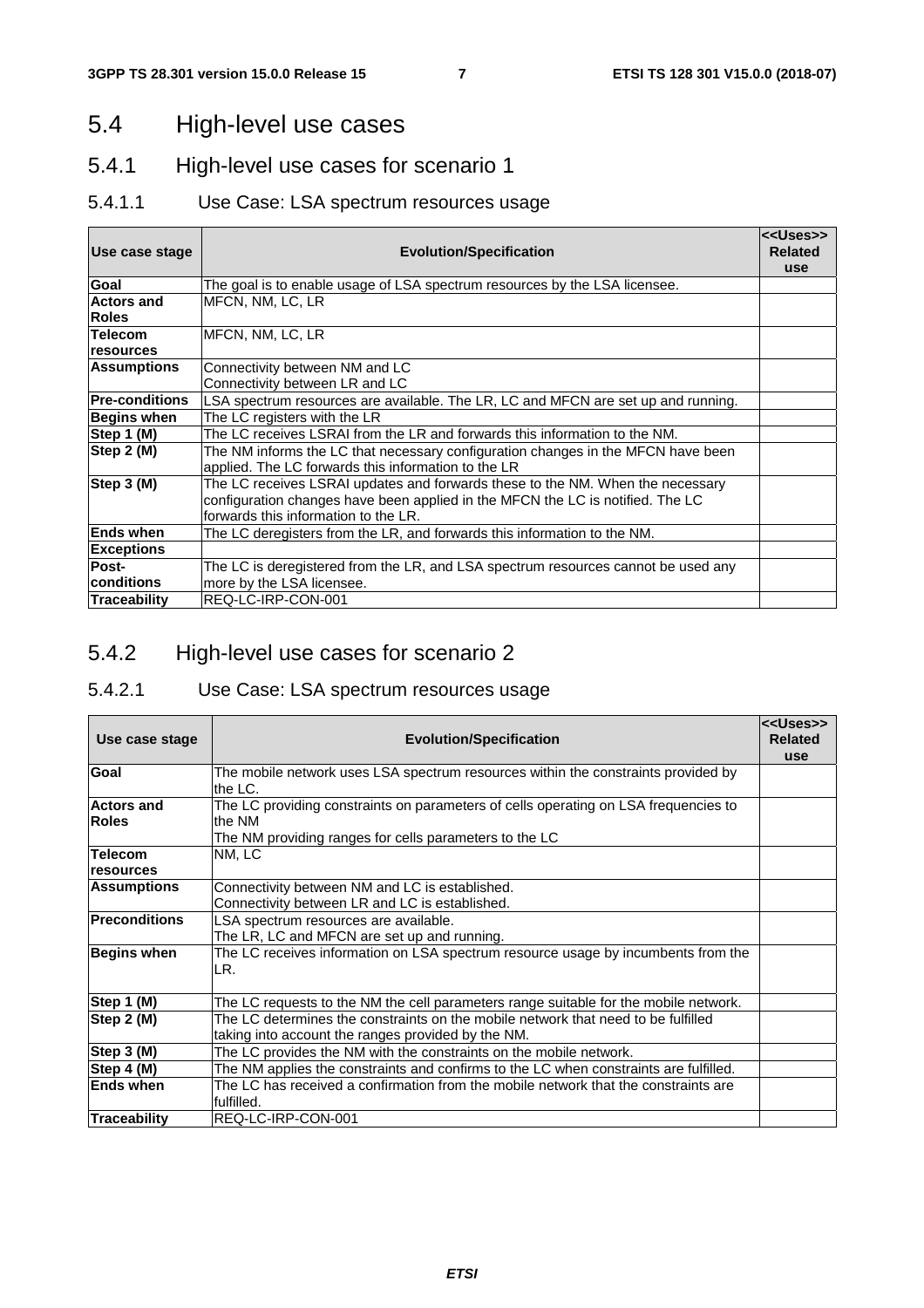### 6 Specification level requirements

#### 6.1 Requirements

#### 6.1.1 Requirements for scenario 1

**REQ-LC-IRP-SC1-FUN-001:** The LC shall support a capability allowing the NM to trigger the registration of the LC with the LR.

**REQ-LC-IRP-SC1-FUN-002:** The LC shall support a capability allowing to inform the NM about completion of the registration with the LR.

**REQ-LC-IRP-SC1-FUN-003:** The LC shall support a capability allowing the NM to trigger the de-registration of the LC with the LR.

**REQ-LC-IRP-SC1-FUN-004:** The LC shall support a capability allowing to inform the NM about completion of the de-registration with the LR.

**REQ-LC-IRP-SC1-FUN-005:** The LC shall support a capability allowing the NM to read the LSRAI that the LC has received from the LR.

**REQ-LC-IRP-SC1-FUN-006:** The LC shall support a capability allowing to inform the NM about changes of the LSRAI that the LC has received from the LR.

**REQ-LC-IRP-SC1-FUN-007:** The NM shall support a capability allowing to inform the LC that configuration changes in the MFCN (if needed) have been applied according to previously received LSRAI.

**REQ-LC-IRP-SC1-FUN-008:** The NM shall support a capability allowing LC to read if configuration changes in the MFCN (if needed) have been applied according to previously received LSRAI.

#### 6.1.2 Requirements for scenario 2

**REQ-LC-IRP-SC2-FUN-001:** see REQ-LC-IRP-SC1-FUN-001

**REQ-LC-IRP-SC2-FUN-002:** see REQ-LC-IRP-SC1-FUN-002

**REQ-LC-IRP-SC2-FUN-003:** see REQ-LC-IRP-SC1-FUN-003

**REQ-LC-IRP-SC2-FUN-004:** see REQ-LC-IRP-SC1-FUN-004

**REQ-LC-IRP-SC2-FUN-005:** The LC shall support a capability allowing the NM to obtain the constraints on cells parameters that need to be satisfied in order to use LSA spectrum resources.

**REQ-LC-IRP-SC2-FUN-006**: The NM shall support a capability allowing the LC to obtain ranges of acceptable parameters for the cells operating on LSA frequencies.

**REQ-LC-IRP-SC2-FUN-007:** The LC shall take into account LSRAI in the LSA cells constraints calculation.

**REQ-LC-IRP-SC2-FUN-008:** The LC shall take into account the range for cell parameters provided by NM in the LSA cells constraints calculation.

#### 6.2 Actor roles

See detailed description of actor roles in clause 6.4.

#### 6.3 Telecommunications resources

See detailed description of telecommunications resources in clause 6.4.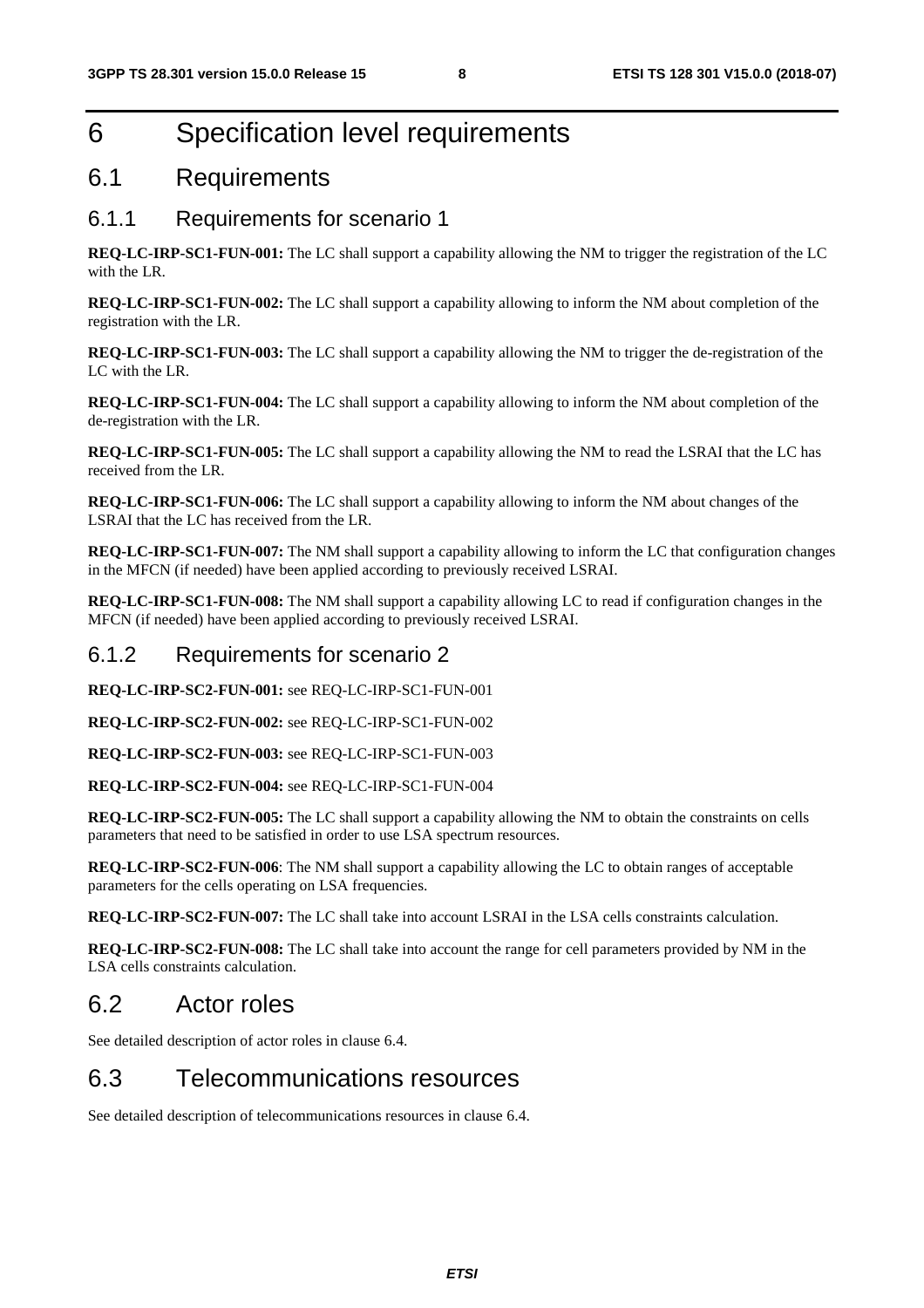#### 6.4 Use cases

#### 6.4.1 Use cases for scenario 1

#### 6.4.1.1 Use case 1: Trigger LC registration

| Use case stage          | <b>Evolution/Specification</b>                                                                          | < <uses>&gt;<br/><b>Related</b><br/><b>use</b></uses> |
|-------------------------|---------------------------------------------------------------------------------------------------------|-------------------------------------------------------|
| Goal                    | The goal is to trigger by the NM the registration of the LC with the LR                                 |                                                       |
| <b>Actors and Roles</b> | NM. LC                                                                                                  |                                                       |
| <b>Telecom</b>          | NM, LC                                                                                                  |                                                       |
| resources               |                                                                                                         |                                                       |
| <b>Assumptions</b>      | Connectivity between NM and LC                                                                          |                                                       |
|                         | Connectivity between LR and LC                                                                          |                                                       |
|                         | The actor triggering the LC registration is located at the NM.                                          |                                                       |
| <b>Pre-conditions</b>   | LSA spectrum resources are available. The LR, LC, NM and MFCN are set up and                            |                                                       |
|                         | running.                                                                                                |                                                       |
| <b>Begins when</b>      | The LSA licensee decides to use LSA spectrum resources                                                  |                                                       |
| Step 1 (M)              | The NM triggers the LC to register with the LR.                                                         |                                                       |
| Step $2(M)$             | The LC registers with the LR according to the registration procedure described in [3],<br>clause 5.5.2. |                                                       |
| Step 3 (M)              | The LC notifies the NM about the completion of the registration procedure with the<br>LR.               |                                                       |
| <b>Ends when</b>        | The NM has received the information on the completion of the registration procedure.                    |                                                       |
| Exceptions              | Connectivity between NM and LC, or LR and LC is lost.                                                   |                                                       |
| <b>Post-conditions</b>  | The LSA licensee can use LSA spectrum resources.                                                        |                                                       |
| Traceability            | REQ-LC-IRP-SC1-FUN-001                                                                                  |                                                       |

#### 6.4.1.2 Use case 2: LC registration

| Use case stage          | <b>Evolution/Specification</b>                                                         | < <uses>&gt;<br/><b>Related</b><br/><b>use</b></uses> |
|-------------------------|----------------------------------------------------------------------------------------|-------------------------------------------------------|
| Goal                    | The goal is to register the LC with the LR, and to inform the NM about this.           |                                                       |
| <b>Actors and Roles</b> | NM. LC                                                                                 |                                                       |
| <b>Telecom</b>          | NM, LC                                                                                 |                                                       |
| resources               |                                                                                        |                                                       |
| Assumptions             | Connectivity between NM and LC                                                         |                                                       |
|                         | Connectivity between LR and LC                                                         |                                                       |
|                         | The actor triggering the LC registration is located at the LC.                         |                                                       |
| <b>Pre-conditions</b>   | LSA spectrum resources are available. The LR, LC, NM and MFCN are set up and           |                                                       |
|                         | running.                                                                               |                                                       |
| Begins when             | The LSA licensee decides to use LSA spectrum resources                                 |                                                       |
| Step 1 (M)              | The LC registers with the LR according to the registration procedure described in [3], |                                                       |
|                         | clause 5.5.2.                                                                          |                                                       |
| Step 2 (M)              | The LC notifies the NM about the completion of the registration procedure with the     |                                                       |
|                         | LR.                                                                                    |                                                       |
| <b>Ends when</b>        | The NM has received the information on the completion of the registration procedure.   |                                                       |
| Exceptions              | Connectivity between NM and LC, or LR and LC is lost.                                  |                                                       |
| <b>Post-conditions</b>  | The LSA licensee can use LSA spectrum resources.                                       |                                                       |
| Traceability            | REQ-LC-IRP-SC1-FUN-002                                                                 |                                                       |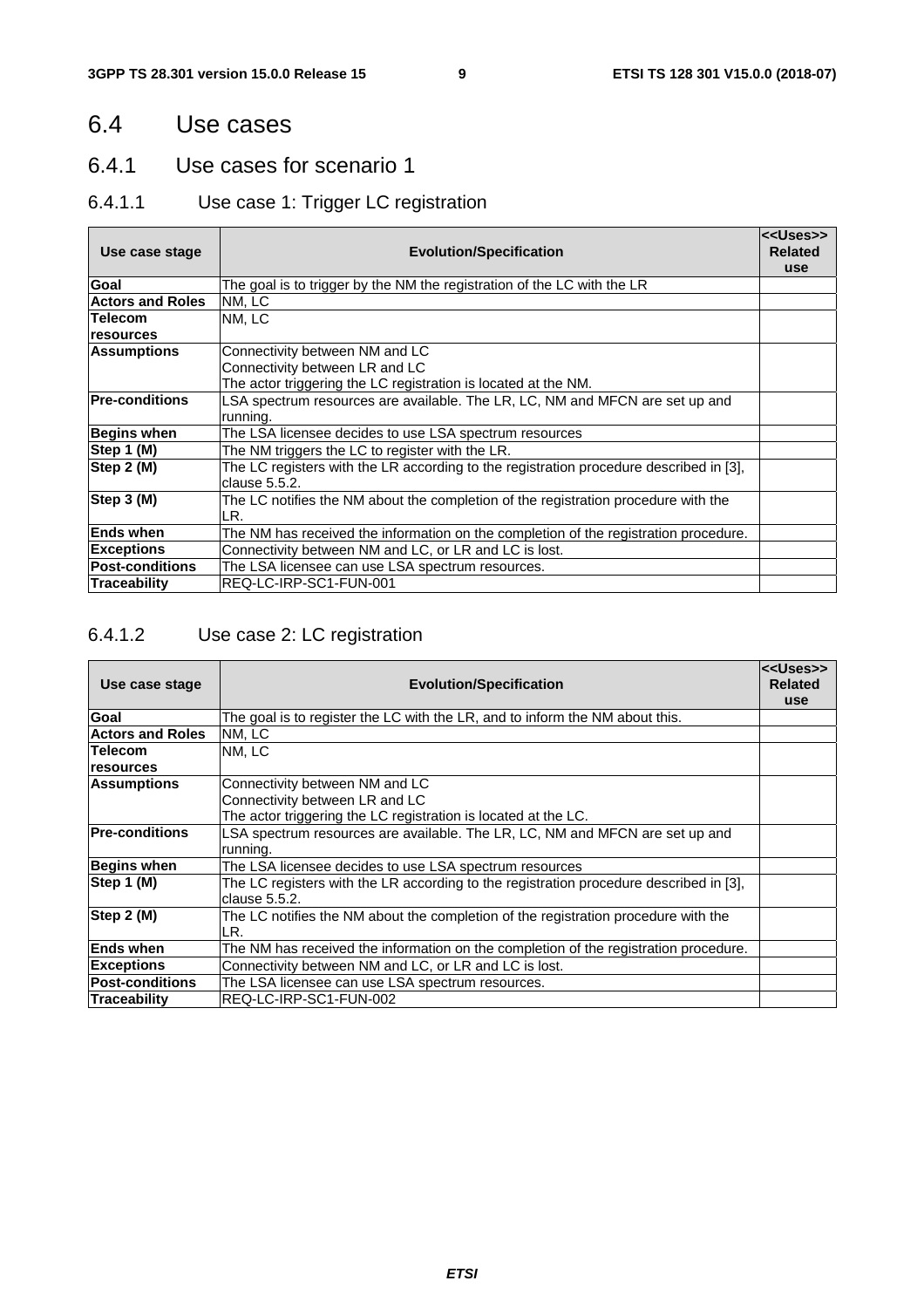| Use case stage         | <b>Evolution/Specification</b>                                                          | < <uses>&gt;<br/><b>Related</b></uses> |
|------------------------|-----------------------------------------------------------------------------------------|----------------------------------------|
|                        |                                                                                         | <b>use</b>                             |
| Goal                   | The goal is to de-register the LC with the LR, and to inform the NM about this.         |                                        |
| <b>Actors and</b>      | NM, LC                                                                                  |                                        |
| <b>Roles</b>           |                                                                                         |                                        |
| <b>Telecom</b>         | NM, LC                                                                                  |                                        |
| resources              |                                                                                         |                                        |
| <b>Assumptions</b>     | Connectivity between NM and LC                                                          |                                        |
|                        | Connectivity between LR and LC                                                          |                                        |
|                        | The actor triggering the LC de-registration is located at the NM.                       |                                        |
| <b>Pre-conditions</b>  | The LR, LC, NM and MFCN are set up and running. The LC has registered with the LR.      |                                        |
|                        | The LSA licensee is using LSA spectrum resources.                                       |                                        |
| Begins when            | The LSA licensee decides to not use LSA spectrum resources any more, and stops          |                                        |
|                        | using them.                                                                             |                                        |
| Step 1 (M)             | The NM triggers the LC to de-register with the LR.                                      |                                        |
| Step 2 (M)             | The LC de-registers with the LR according to the de-registration procedure described in |                                        |
|                        | [3], clause 5.5.3.                                                                      |                                        |
| Step 3 (M)             | The LC notifies the NM about the completion of the de-registration procedure with the   |                                        |
|                        | LR.                                                                                     |                                        |
| <b>Ends when</b>       | The NM has received the information on the completion of the de-registration            |                                        |
|                        | procedure.                                                                              |                                        |
| <b>Exceptions</b>      | Connectivity between NM and LC, or LR and LC is lost.                                   |                                        |
| <b>Post-conditions</b> | The LSA licensee cannot use LSA spectrum resources any more.                            |                                        |
| Traceability           | REQ-LC-IRP-SC1-FUN-003                                                                  |                                        |

#### 6.4.1.3 Use case 3: Trigger LC de-registration

#### 6.4.1.4 Use case 4: LC de-registration

| Use case stage                    | <b>Evolution/Specification</b>                                                                                                          | < <uses>&gt;<br/><b>Related</b><br/><b>use</b></uses> |
|-----------------------------------|-----------------------------------------------------------------------------------------------------------------------------------------|-------------------------------------------------------|
| Goal                              | The goal is to de-register the LC with the LR, and to inform the NM about this.                                                         |                                                       |
| <b>Actors and</b><br><b>Roles</b> | NM. LC                                                                                                                                  |                                                       |
| <b>Telecom</b><br>resources       | NM, LC                                                                                                                                  |                                                       |
| Assumptions                       | Connectivity between NM and LC<br>Connectivity between LR and LC<br>The actor triggering the LC de-registration is located at the LC.   |                                                       |
| <b>Pre-conditions</b>             | The LR, LC, NM and MFCN are set up and running. The LC has registered with the LR.<br>The LSA licensee is using LSA spectrum resources. |                                                       |
| Begins when                       | The LSA licensee decides to not use LSA spectrum resources any more, and stops<br>using them.                                           |                                                       |
| Step 1 (M)                        | The LC de-registers with the LR according to the de-registration procedure described in<br>[3], clause 5.5.3.                           |                                                       |
| Step 2 (M)                        | The LC notifies the NM about the completion of the de-registration procedure with the<br>LR.                                            |                                                       |
| <b>Ends when</b>                  | The NM has received the information on the completion of the de-registration<br>procedure.                                              |                                                       |
| <b>Exceptions</b>                 | Connectivity between NM and LC, or LR and LC is lost.                                                                                   |                                                       |
| <b>Post-conditions</b>            | The LSA licensee cannot use LSA spectrum resources any more.                                                                            |                                                       |
| Traceability                      | REQ-LC-IRP-SC1-FUN-004                                                                                                                  |                                                       |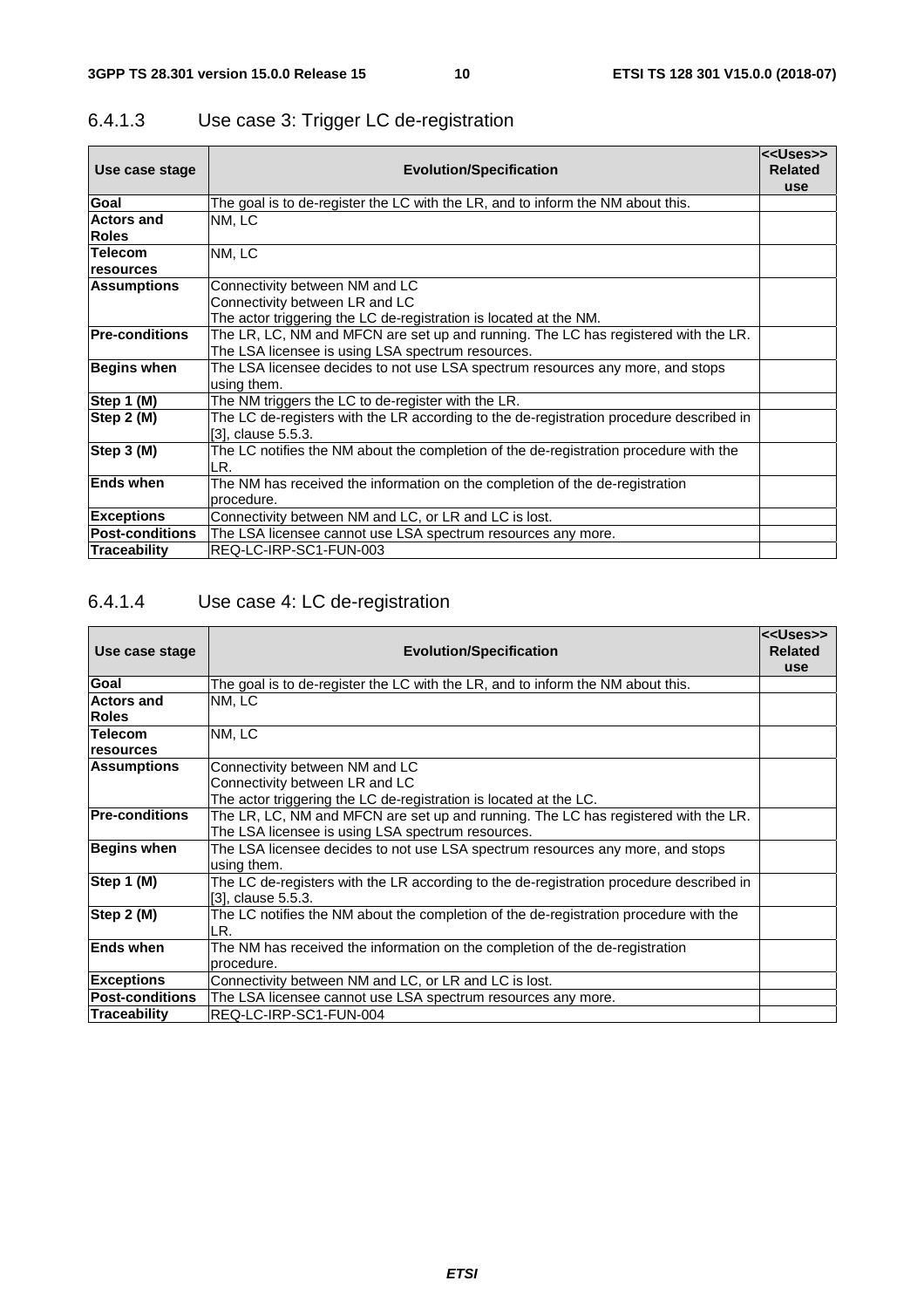#### 6.4.1.5 Use case 5: LSRAI request

| Use case stage                    | <b>Evolution/Specification</b>                                                                                                                                             | < <uses>&gt;<br/><b>Related</b><br/><b>use</b></uses> |
|-----------------------------------|----------------------------------------------------------------------------------------------------------------------------------------------------------------------------|-------------------------------------------------------|
| Goal                              | The goal is to allow the NM to trigger synchronisation of the LSRAI in the NM with the<br>LSRAI in the LR.                                                                 |                                                       |
| <b>Actors and</b><br><b>Roles</b> | NM, LC                                                                                                                                                                     |                                                       |
| <b>Telecom</b>                    | NM, LC                                                                                                                                                                     |                                                       |
| <b>resources</b>                  |                                                                                                                                                                            |                                                       |
| <b>Assumptions</b>                | Connectivity between NM and LC<br>Connectivity between LR and LC                                                                                                           |                                                       |
| <b>Pre-conditions</b>             | The LR, LC, NM and MFCN are set up and running. The LC has registered with the LR.<br>The LSA licensee wants to start using LSA spectrum resources or is already using it. |                                                       |
| Begins when                       | The LSA licensee wants to synchronise the LSRAI in the NM with the LSRAI in the LC<br>received from the LR.                                                                |                                                       |
| Step 1 (M)                        | The NM sends a LSRAI request message to the LC                                                                                                                             |                                                       |
| Step 2 (M)                        | The LC processes this request and forwards it to the LR according to the LSRAI request<br>procedure described in [3], clause 5.5.4.                                        |                                                       |
| Step 3 (M)                        | The LR sends the LSRAI response message to the LC according to the LSRAI request<br>procedure described in [3], clause 5.5.4.                                              |                                                       |
| Step 4 (M)                        | The LC processes the LSRAI response message and forwards it to the NM.                                                                                                     |                                                       |
| <b>Ends when</b>                  | The NM has received the updated LSRAI.                                                                                                                                     |                                                       |
| Exceptions                        | Connectivity between NM and LC, or LR and LC is lost.                                                                                                                      |                                                       |
| Post-                             | The LSA licensee can use updated LSRAI.                                                                                                                                    |                                                       |
| Iconditions                       |                                                                                                                                                                            |                                                       |
| Traceability                      | REQ-LC-IRP-SC1-FUN-005                                                                                                                                                     |                                                       |

#### 6.4.1.6 Use case 6: LSRAI notification

|                                   |                                                                                                           | < <uses>&gt;<br/><b>Related</b></uses> |
|-----------------------------------|-----------------------------------------------------------------------------------------------------------|----------------------------------------|
| Use case stage                    | <b>Evolution/Specification</b>                                                                            | <b>use</b>                             |
| Goal                              | The goal is to allow the LR to trigger synchronisation of the LSRAI in the NM with the<br>LSRAI in the LR |                                        |
| <b>Actors and</b><br><b>Roles</b> | NM, LC                                                                                                    |                                        |
| <b>Telecom</b>                    | NM, LC                                                                                                    |                                        |
| resources                         |                                                                                                           |                                        |
| <b>Assumptions</b>                | Connectivity between NM and LC                                                                            |                                        |
|                                   | Connectivity between LR and LC                                                                            |                                        |
| <b>Pre-conditions</b>             | The LR, LC, NM and MFCN are set up and running. The LC has registered with the LR.                        |                                        |
|                                   | The LSA licensee wants to start using LSA spectrum resources or is already using it.                      |                                        |
| <b>Begins when</b>                | The LR wants to synchronise the LSRAI in the LC (and NM) with the LSRAI in the LR.                        |                                        |
| Step 1 (M)                        | The LR sends a LSRAI notification to the LC according to the LSRAI notification                           |                                        |
|                                   | procedure described in [3], clause 5.5.5.                                                                 |                                        |
| Step 2 (M)                        | The LC processes the notification and forwards it to the NM.                                              |                                        |
| Step 3 (M)                        | The NM acknowledges reception of the notification to the LC.                                              |                                        |
| Step 4 (M)                        | An LSRAI notification ack is sent back to the LR according to the LSRAI notification                      |                                        |
|                                   | procedure described in [3], clause 5.5.5.                                                                 |                                        |
| <b>Ends when</b>                  | The LR has received the LSRAI notification ack.                                                           |                                        |
| <b>Exceptions</b>                 | Connectivity between NM and LC, or LR and LC is lost.                                                     |                                        |
| Post-                             | The LSA licensee can use updated LSRAI.                                                                   |                                        |
| Iconditions                       |                                                                                                           |                                        |
| Traceability                      | REQ-LC-IRP-SC1-FUN-006                                                                                    |                                        |

#### 6.4.2 Use cases for scenario 2

### 6.4.2.1 Use case 1: Trigger LC registration

See clause 6.4.1.1.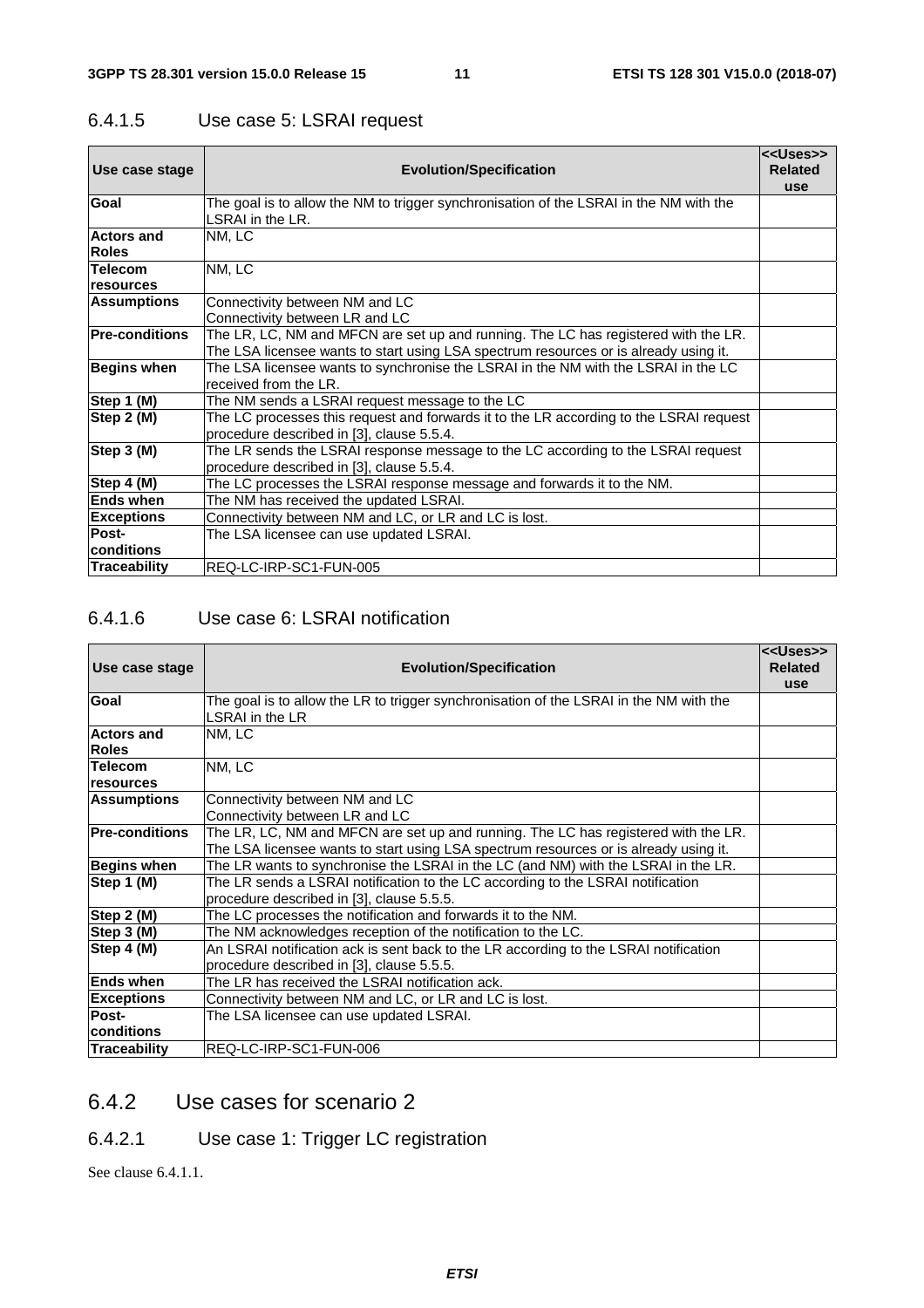#### 6.4.2.2 Use case 2: LC registration

See clause 6.4.1.2.

#### 6.4.2.3 Use case 3: Trigger LC de-registration

See clause 6.4.1.3.

#### 6.4.2.4 Use case 4: LC de-registration

See clause 6.4.1.4.

#### 6.4.2.5 Use case 5: LC initialization

| Use case                          | <b>Evolution/Specification</b>                                                                                                                                       | < <uses>&gt;<br/><b>Related</b></uses> |
|-----------------------------------|----------------------------------------------------------------------------------------------------------------------------------------------------------------------|----------------------------------------|
| stage                             |                                                                                                                                                                      | use                                    |
| Goal                              | The mobile network can start using LSA spectrum resources.                                                                                                           |                                        |
| <b>Actors and</b>                 | The function in the NM providing ranges for the parameters of cells operating on LSA                                                                                 |                                        |
| <b>Roles</b>                      | frequencies to the LC.                                                                                                                                               |                                        |
|                                   | The function in the LC providing constraints on parameters of cells operating on LSA                                                                                 |                                        |
|                                   | frequencies to the NM, taking into account the related ranges provided by NM and the<br><b>LSRAI</b> provided by LR                                                  |                                        |
| <b>Telecom</b><br>resources       | NM, LC                                                                                                                                                               |                                        |
| <b>Assumptions</b>                | Connectivity between NM and LC is established.                                                                                                                       |                                        |
|                                   | Connectivity between LR and LC is established.                                                                                                                       |                                        |
|                                   | The LC has the functionality to convert LSRAI and parameters ranges provided by NM to                                                                                |                                        |
|                                   | constraints on some parameters of cells operating on LSA frequencies and to inform the                                                                               |                                        |
|                                   | NM about changes on those constraints.                                                                                                                               |                                        |
| Pre-                              | The LR, LC, NM and MFCN are set up and running.                                                                                                                      |                                        |
| conditions                        | The NM has access to the list of cells operating on LSA frequencies.                                                                                                 |                                        |
| <b>Begins when</b>                | The LC has received up-to-date information on current LSA spectrum resource usage by                                                                                 |                                        |
|                                   | LSA incumbent from the LR.                                                                                                                                           |                                        |
| Step 1 (M)                        | The LC asks to the NM the list of geographical areas containing the cells operating on<br>LSA frequencies to the LC, as well as related ranges for cells parameters. |                                        |
| Step 2 (M)                        | The LC computes, for each geographical area provided by NM, the constraints on                                                                                       |                                        |
|                                   | parameters, taking into the LSRAI provided by LR in order to satisfy current LSA                                                                                     |                                        |
|                                   | spectrum resource usage by incumbents and also taking into account the ranges on<br>parameters provided by NM in order to satisfy the LSA Licensee requirements.     |                                        |
|                                   | NOTE: The LSA Licensee requirements are useful in order to find a suitable solution                                                                                  |                                        |
|                                   | (LSA cell configuration parameters) by LC to minimize the probability of LSA cell switch                                                                             |                                        |
|                                   | off event (in the case in which the new LSA cell configuration parameters, calculated by                                                                             |                                        |
|                                   | LC, introduce a coverage or capacity or QoS degradation in the whole LSA licensee<br>network).                                                                       |                                        |
| Step 3 (M)                        | The LC provides the NM with the constraints on cells parameters for cells operating on                                                                               |                                        |
|                                   | LSA frequencies.                                                                                                                                                     |                                        |
| Step 4 (M)                        | The NM applies the necessary configuration changes                                                                                                                   |                                        |
| Step 5 (M)                        | The NM confirms to the LC that the necessary configuration changes have been applied                                                                                 |                                        |
|                                   | or not.                                                                                                                                                              |                                        |
| <b>Ends when</b>                  | Ends when all steps identified above are completed or when an exception occurs.                                                                                      |                                        |
| <b>Exceptions</b>                 | LC loses connectivity with the LR.                                                                                                                                   | 6.4.2.4                                |
| Post-                             | The NM is able to properly configure and activate cells operating on LSA frequencies,                                                                                |                                        |
| conditions<br><b>Traceability</b> | using the constraints on cells parameters provided by the LC.<br>REQ-LC-IRP-SC2-FUN-005, REQ-LC-IRP-SC2-FUN-006, REQ-LC-IRP-SC2-FUN-007,                             |                                        |
|                                   | REQ-LC-IRP-SC2-FUN-008                                                                                                                                               |                                        |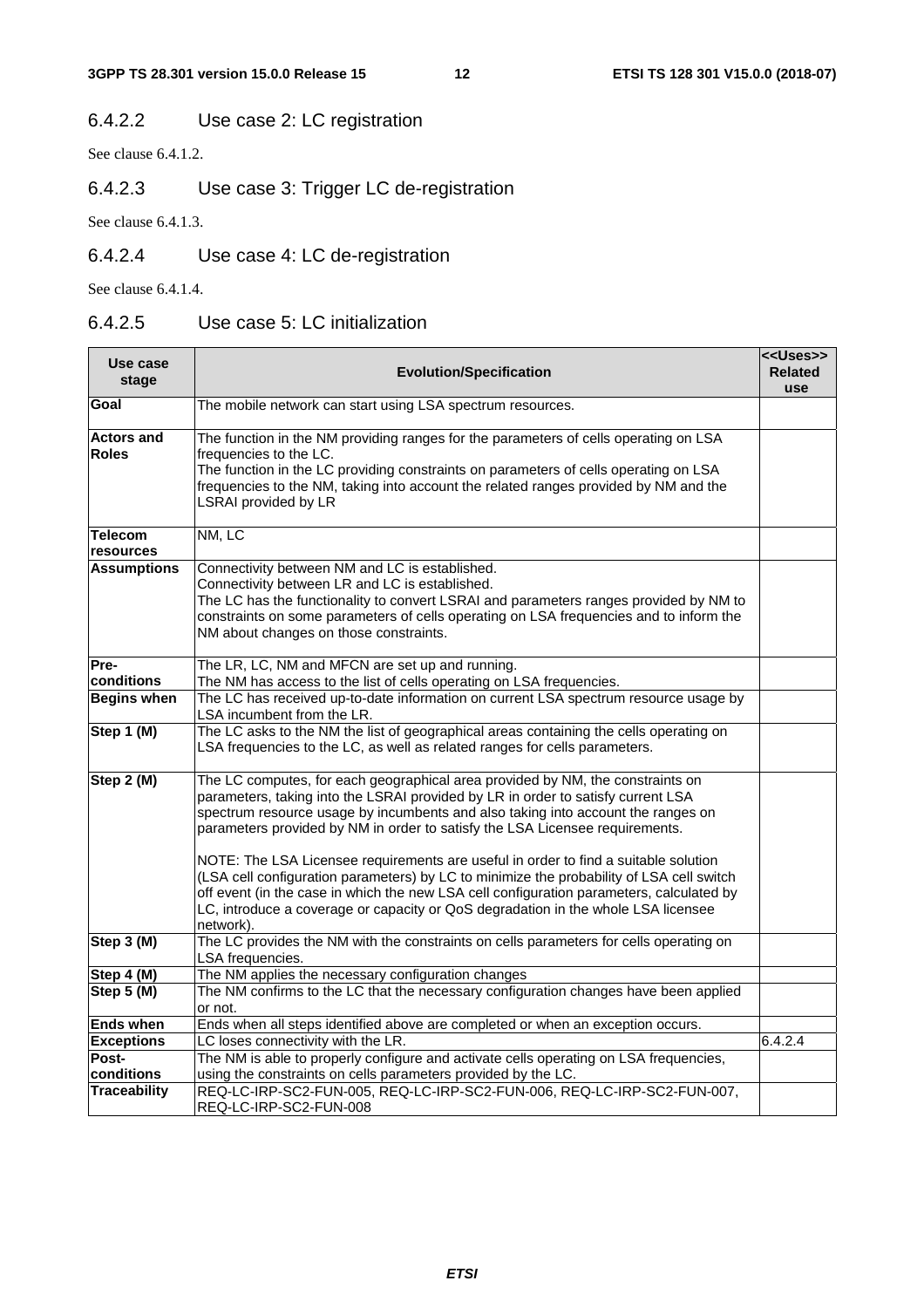| Use case<br>stage                 | <b>Evolution/Specification</b>                                                                                                                                                                                                                                                                                                           | < <uses>&gt;<br/><b>Related</b><br/>use</uses> |
|-----------------------------------|------------------------------------------------------------------------------------------------------------------------------------------------------------------------------------------------------------------------------------------------------------------------------------------------------------------------------------------|------------------------------------------------|
| Goal                              | The mobile network operates according to the changed LSRAI given to the LC from the<br>LR and according to the ranges for cell parameters given to the LC from the NM.                                                                                                                                                                   |                                                |
| <b>Actors and</b><br><b>Roles</b> | The function in the NM providing parameters ranges for the parameters of cells<br>operating on LSA frequencies to the LC.<br>The function in the LC providing constraints on parameters of cells operating on LSA<br>frequencies to the NM, taking into account the related ranges provided by NM and the<br><b>LSRAI</b> provided by LR |                                                |
| <b>Telecom</b><br>resources       | NM, LC                                                                                                                                                                                                                                                                                                                                   |                                                |
| <b>Assumptions</b>                | Connectivity between NM and LC is established.<br>Connectivity between LR and LC is established.<br>The LC has the functionality to convert LSRAI and parameters ranges provided by NM to<br>constraints on some parameters of cells operating on LSA frequencies and to inform the<br>NM about changes on those constraints.            |                                                |
| <b>Pre-conditions</b>             | The LR, LC, NM and MFCN are set up and running.<br>The LC has the knowledge of which cells are operating on LSA frequency and what<br>constraints are applied in the network.<br>Cells are working according to previously provided constraints from the LC via the NM.                                                                  |                                                |
| <b>Begins when</b>                | The LC has received up-to-date information on current LSA spectrum resource usage by<br>incumbents from the LR.                                                                                                                                                                                                                          |                                                |
| Step 1 (M)                        | The LC determines, also taking into account the validity ranges for cell parameters<br>provided by NM, if the constraints on cells parameters need to be updated in order to<br>satisfy the changes in LSA spectrum resources availability                                                                                               |                                                |
| Step 2 (M)                        | If required, the LC provides the NM with the new constraints on parameters, for each cell<br>impacted by the changes in LSA spectrum resources availability.                                                                                                                                                                             |                                                |
| Step 3 (M)                        | The NM configures the impacted cells according to the new constraints.                                                                                                                                                                                                                                                                   |                                                |
| Step 4 (M)                        | The NM confirms to the LC that the necessary configuration changes have been applied.                                                                                                                                                                                                                                                    |                                                |
| <b>Ends when</b>                  | The LC has received a confirmation from the NM that the necessary configuration<br>changes have been applied.                                                                                                                                                                                                                            |                                                |
| <b>Exception</b>                  | The LC loses connectivity with the LR.                                                                                                                                                                                                                                                                                                   | 6.4.2.4                                        |
| <b>Exception</b>                  | The configuration of the affected cells is not successful.                                                                                                                                                                                                                                                                               |                                                |
| Post-<br><b>conditions</b>        | The affected cells are working according to the new constraints.                                                                                                                                                                                                                                                                         |                                                |
| <b>Traceability</b>               | REQ-LC-IRP-SC2-FUN-005, REQ-LC-IRP-SC2-FUN-007, REQ-LC-IRP-SC2-FUN-008                                                                                                                                                                                                                                                                   |                                                |

#### 6.4.2.6 Use case 6: LSA spectrum resource availability change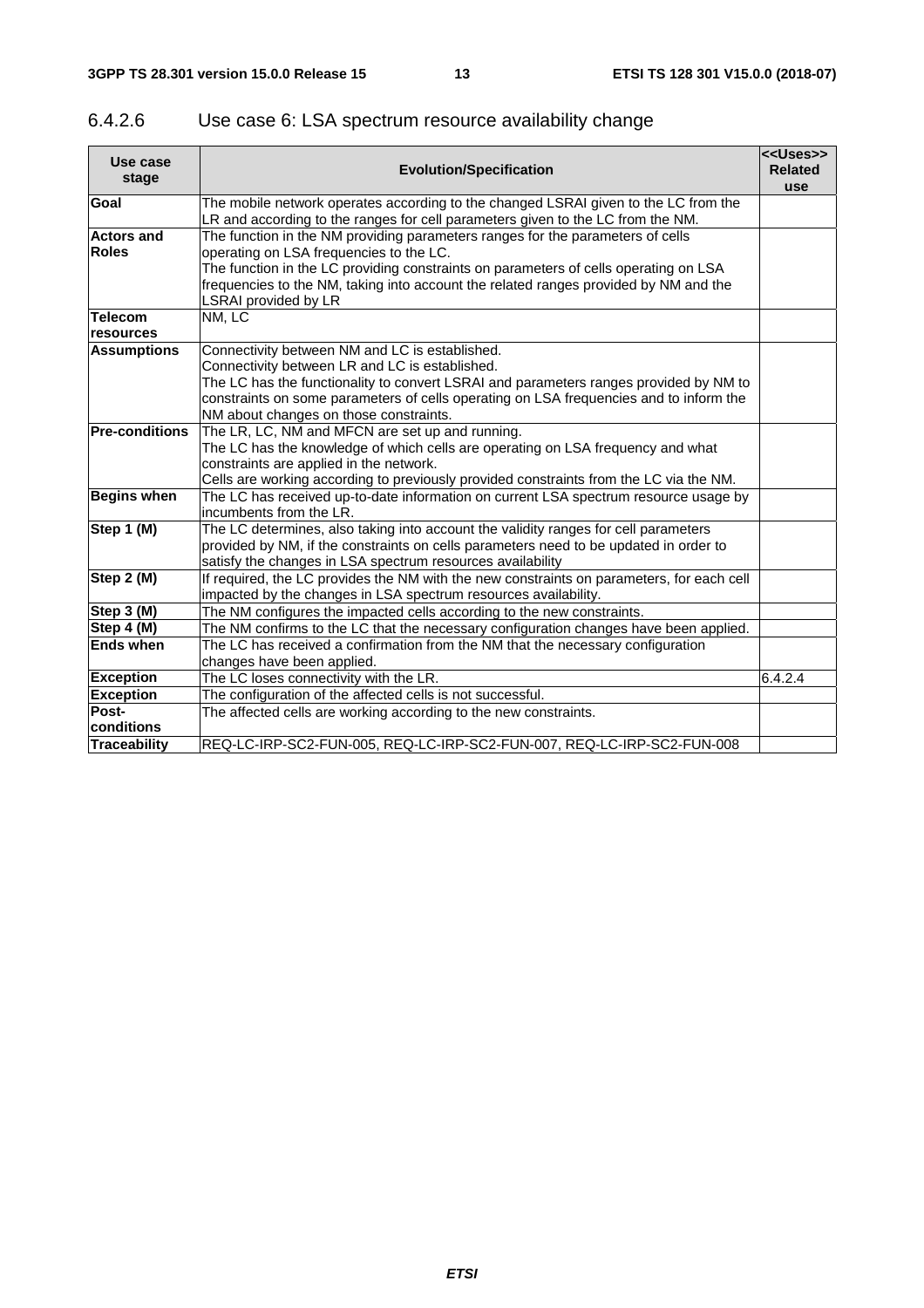| Use case<br>stage     | < <uses>&gt;<br/><b>Evolution/Specification</b></uses>                                                                                                                                                                                                                                                 |         |  |  |  |  |
|-----------------------|--------------------------------------------------------------------------------------------------------------------------------------------------------------------------------------------------------------------------------------------------------------------------------------------------------|---------|--|--|--|--|
| Goal                  | The mobile network can start using LSA spectrum resources according to the new<br>constraints on parameters, following a change in network deployment.                                                                                                                                                 |         |  |  |  |  |
| <b>Actors and</b>     | The function in the NM providing ranges for the parameters of cells operating on LSA                                                                                                                                                                                                                   |         |  |  |  |  |
| <b>Roles</b>          | frequencies to the LC.                                                                                                                                                                                                                                                                                 |         |  |  |  |  |
|                       | The function in the LC providing constraints on parameters of cells operating on LSA<br>frequencies to the NM, taking into account the related ranges provided by NM and the<br><b>LSRAI provided by LR</b>                                                                                            |         |  |  |  |  |
| <b>Telecom</b>        | NM, LC                                                                                                                                                                                                                                                                                                 |         |  |  |  |  |
| resources             |                                                                                                                                                                                                                                                                                                        |         |  |  |  |  |
| <b>Assumptions</b>    | Connectivity between NM and LC is established.                                                                                                                                                                                                                                                         |         |  |  |  |  |
|                       | Connectivity between LR and LC is established.<br>The LC has the functionality to convert LSRAI and parameters ranges provided by NM to                                                                                                                                                                |         |  |  |  |  |
|                       | constraints on some parameters of cells operating on LSA frequencies and to inform the<br>NM about changes on those constraints.                                                                                                                                                                       |         |  |  |  |  |
| <b>Pre-conditions</b> | The LR, LC, NM and MFCN are set up and running.                                                                                                                                                                                                                                                        |         |  |  |  |  |
|                       | The NM has access to the list of cells operating on LSA frequencies.                                                                                                                                                                                                                                   |         |  |  |  |  |
|                       | The LC has received up-to-date information on current LSA spectrum resource usage by<br>incumbents from the LR.                                                                                                                                                                                        |         |  |  |  |  |
| <b>Begins when</b>    | The NM detects a change in the deployment of cells operating on LSA frequencies (e.g.,<br>a cell has been added to the network, removed from the network or updated).                                                                                                                                  |         |  |  |  |  |
|                       | Editor's note: it is FFS whether details need to be described on how the NM detects a<br>change in the deployment of cells operating on LSA frequencies.                                                                                                                                               |         |  |  |  |  |
| Step 1 (M)            | The NM provides the LC with the geographical areas related to the new cells, if any, as<br>well as cells range parameters.                                                                                                                                                                             |         |  |  |  |  |
|                       | The NM provides the LC with the geographical areas related to the cells operating on<br>LSA frequencies that have been removed from the network, if any.                                                                                                                                               |         |  |  |  |  |
|                       | The NM provides the LC with the geographical areas related to the cells operating on<br>LSA frequencies and whose parameters have been modified, if any.                                                                                                                                               |         |  |  |  |  |
|                       | NOTE: The NM does not need to inform the LC when parameters of cells operating on<br>LSA frequencies have been modified within the constraints provided by the LC.                                                                                                                                     |         |  |  |  |  |
| Step 2 (M)            | The LC computes the constraints on parameters of cells operating on LSA frequencies<br>that need to be satisfied in order to satisfy current LSA spectrum resource usage by<br>incumbents and taking into account the ranges on parameters provided by the NM to<br>satisfy LSA Licensee requirements. |         |  |  |  |  |
| Step 3 (M)            | The LC provides the NM with the constraints on cells parameters.                                                                                                                                                                                                                                       |         |  |  |  |  |
| Step 4 (M)            | The NM reconfigures cells utilizing LSA spectrum resources, if necessary.                                                                                                                                                                                                                              |         |  |  |  |  |
| Step 5 (M)            | The NM confirms to the LC that the necessary configuration changes have been applied.                                                                                                                                                                                                                  |         |  |  |  |  |
| <b>Ends when</b>      | The NM has received the constraints on cells parameters and applied the necessary<br>configuration changes.                                                                                                                                                                                            |         |  |  |  |  |
| <b>Exception</b>      | The LC loses connectivity with the LR.                                                                                                                                                                                                                                                                 | 6.4.2.4 |  |  |  |  |
| <b>Exception</b>      | The configuration of the affected cells is not successful.                                                                                                                                                                                                                                             |         |  |  |  |  |
| Post-                 | The NM is able to properly configure and activate new cells that are using LSA spectrum                                                                                                                                                                                                                |         |  |  |  |  |
| conditions            | resources, using the constraints on cells parameters provided by the LC.                                                                                                                                                                                                                               |         |  |  |  |  |
|                       | The NM is able to properly reconfigure existing cells that are using LSA spectrum                                                                                                                                                                                                                      |         |  |  |  |  |
|                       | resources, using the updated constraints on cells parameters provided by the LC.                                                                                                                                                                                                                       |         |  |  |  |  |
| <b>Traceability</b>   | REQ-LC-IRP-SC2-FUN-005, REQ-LC-IRP-SC2-FUN-006, REQ-LC-IRP-SC2-FUN-007,<br>REQ-LC-IRP-SC2-FUN-008                                                                                                                                                                                                      |         |  |  |  |  |

#### 6.4.2.7 Use case 7: Network deployment update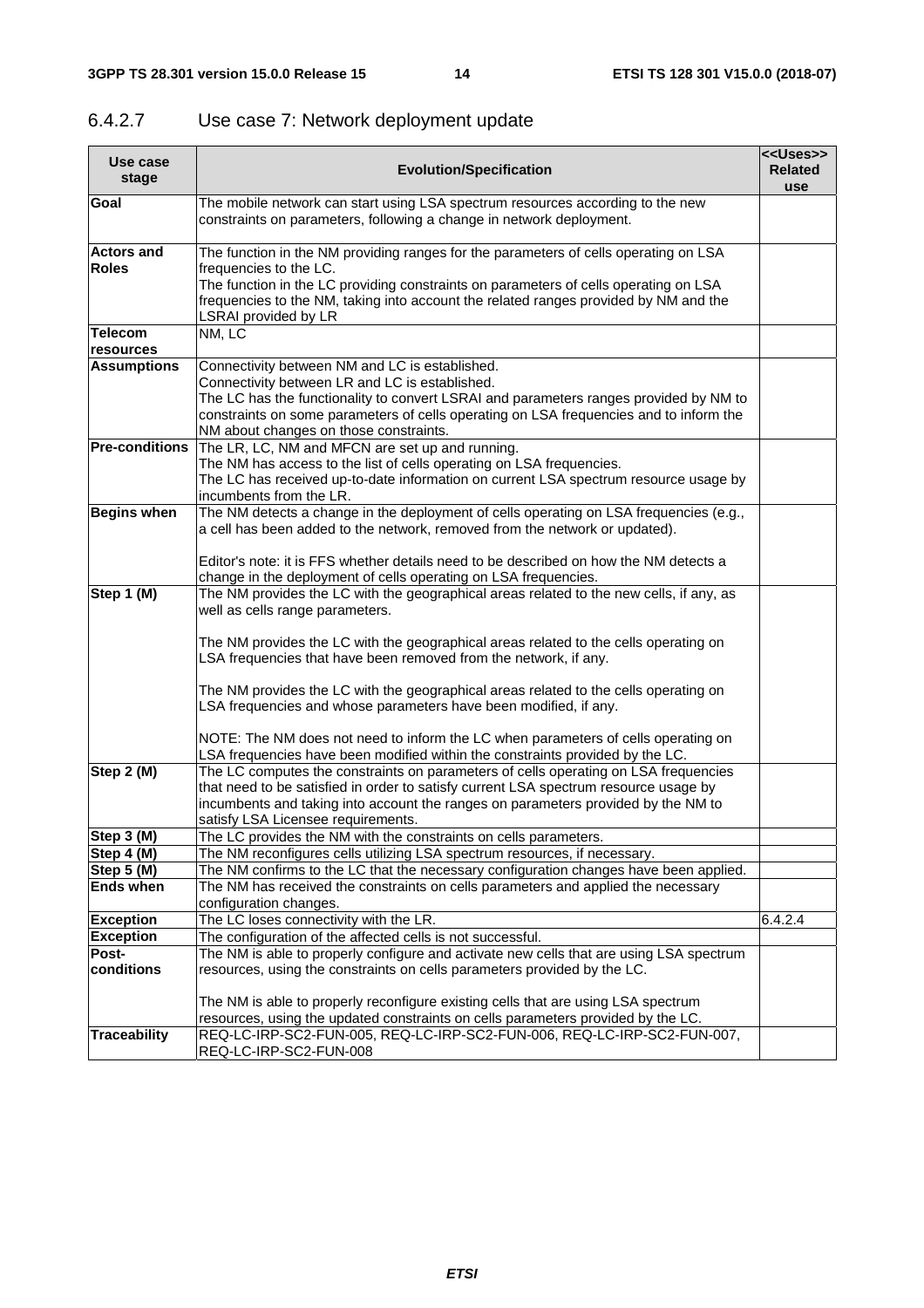| 6.4.2.8 | Use case 8: Loss of connectivity with the LR |
|---------|----------------------------------------------|
|---------|----------------------------------------------|

| Use case<br>stage                 | <b>Evolution/Specification</b>                                                                                                                                                                                                                                                                                                                                                                                                                                                                             |  |  |  |  |  |
|-----------------------------------|------------------------------------------------------------------------------------------------------------------------------------------------------------------------------------------------------------------------------------------------------------------------------------------------------------------------------------------------------------------------------------------------------------------------------------------------------------------------------------------------------------|--|--|--|--|--|
| Goal                              | To provide the NM with default constraints on parameters of cells operating on LSA frequencies,<br>following a loss of connectivity with the LR.                                                                                                                                                                                                                                                                                                                                                           |  |  |  |  |  |
|                                   | The LC has received a confirmation from the NM that the necessary configuration changes have been<br>applied.                                                                                                                                                                                                                                                                                                                                                                                              |  |  |  |  |  |
| <b>Actors and</b><br><b>Roles</b> | The function in the LC providing constraints on parameters of cells operating on LSA frequencies to<br>the NM taking into account the related ranges provided by NM and the LSRAI provided by LR.<br>The function in the NM providing a confirmation that the constraints are satisfied.                                                                                                                                                                                                                   |  |  |  |  |  |
| <b>Telecom</b><br>resources       | NM, LC                                                                                                                                                                                                                                                                                                                                                                                                                                                                                                     |  |  |  |  |  |
| <b>Assumptions</b>                | Connectivity between NM and LC is established.<br>Connectivity between LR and LC is established.<br>The LC has the functionality to convert LSRAI and parameters ranges provided by NM to constraints<br>on some parameters of cells operating on LSA frequencies and to inform the NM about changes on<br>those constraints.<br>The LC has been configured with a fall-back measure (such as one of the measures described in<br>Annex D of [3]), to execute in case of loss of connectivity with the LR. |  |  |  |  |  |
| <b>Pre-conditions</b>             | The LR, LC, NM and MFCN are set up and running.<br>The NM has access to the list of cells operating on LSA frequencies.<br>The LC is configured with default LSA spectrum resource availabity information, intended to be used<br>when connectivity is lost with the LR.                                                                                                                                                                                                                                   |  |  |  |  |  |
| <b>Begins when</b>                | The LC loses connectivity with the LR.                                                                                                                                                                                                                                                                                                                                                                                                                                                                     |  |  |  |  |  |
| Step 1 (M)                        | The LC asks to the NM the list of cells operating on LSA frequencies to the LC, as well as ranges for<br>cells parameters.                                                                                                                                                                                                                                                                                                                                                                                 |  |  |  |  |  |
| Step 2 (M)                        | The LC computes the default constraints on parameters of cells operating on LSA frequencies,<br>according to the fall-back measure configured at the LC and taking into account the ranges on<br>parameters provided by the NM.                                                                                                                                                                                                                                                                            |  |  |  |  |  |
| Step 3 (M)                        | The LC provides the NM with the new constraints on parameters.                                                                                                                                                                                                                                                                                                                                                                                                                                             |  |  |  |  |  |
| Step 4 (M)                        | The NM reconfigures cells operating on LSA frequencies, if necessary.                                                                                                                                                                                                                                                                                                                                                                                                                                      |  |  |  |  |  |
| Step 5 (M)                        | The NM confirms to the LC that the necessary configuration changes have been applied.                                                                                                                                                                                                                                                                                                                                                                                                                      |  |  |  |  |  |
| <b>Ends when</b>                  | The LC has received a confirmation from the NM that the necessary configuration changes have been<br>applied.                                                                                                                                                                                                                                                                                                                                                                                              |  |  |  |  |  |
| <b>Exceptions</b>                 | The configuration of the affected cells is not successful.                                                                                                                                                                                                                                                                                                                                                                                                                                                 |  |  |  |  |  |
| Post-<br>conditions               | The NM is able to use LSA spectrum resources according to the updates provided by the LC.                                                                                                                                                                                                                                                                                                                                                                                                                  |  |  |  |  |  |
| Traceability                      | REQ-LC-IRP-SC2-FUN-005, REQ-LC-IRP-SC2-FUN-006, REQ-LC-IRP-SC2-FUN-007, REQ-LC-IRP-<br><b>SC2-FUN-008</b>                                                                                                                                                                                                                                                                                                                                                                                                  |  |  |  |  |  |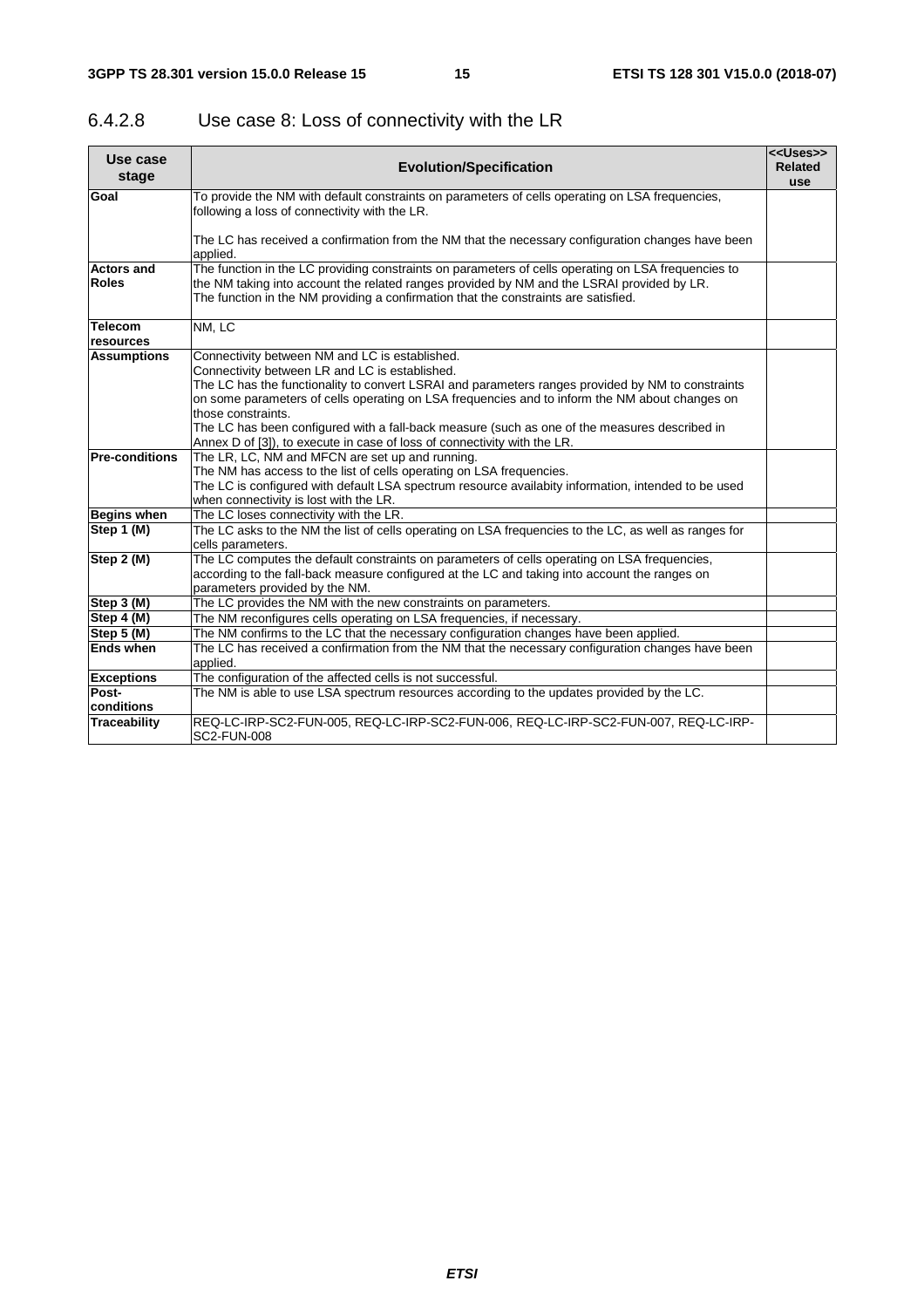## Annex A (informative): Change history

| <b>Change history</b> |                          |           |  |  |  |                                        |                              |
|-----------------------|--------------------------|-----------|--|--|--|----------------------------------------|------------------------------|
| <b>Date</b>           | <b>Meeting TDoc</b>      |           |  |  |  | <b>CR Rev Cat Subject/Comment</b>      | <b>New</b><br><u>Iversio</u> |
|                       |                          |           |  |  |  |                                        | ۱n                           |
| 2017-06               | SA#76                    | SP-170469 |  |  |  | Presented for information and approval | 1.0.0                        |
| 2017-06               | SA#76                    |           |  |  |  | Upgrade to change control version      | 14.0.0                       |
| 2018-06               | $\overline{\phantom{0}}$ |           |  |  |  | Update to Rel-15 version (MCC)         | 15.0.0                       |